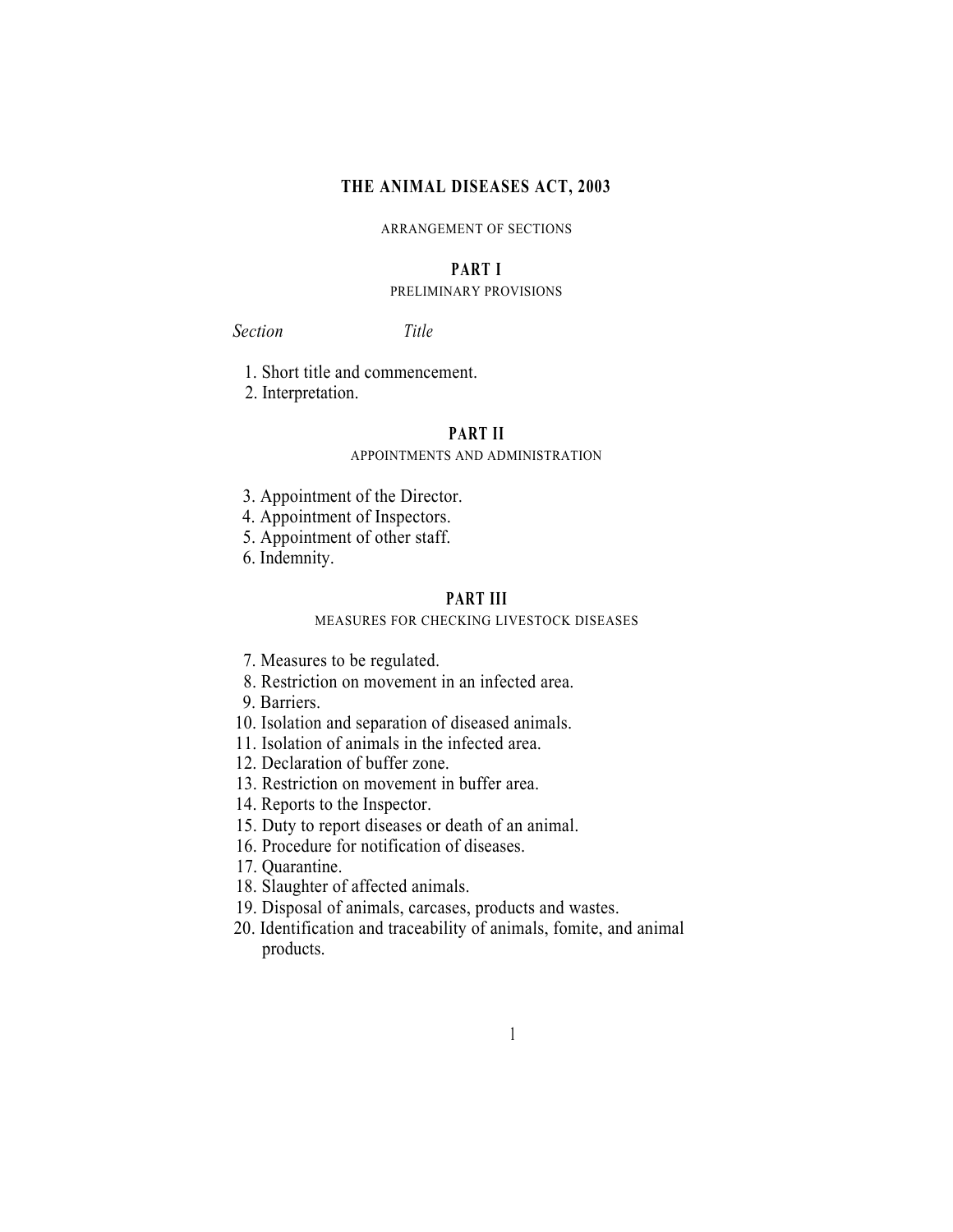## **PART IV**

## MEASURES FOR CHECKING DISEASES OF ANIMALS OTHER THAN LIVESTOCK

- 21. Disease to be listed with the Director.
- 22. Certification of farms and ranches.
- 23. Notification of disease outbreaks.
- 24. Quarantine for animals other than livestock.
- 25. Destruction and disposal of affected animals other than livestock.

## **PART V**

#### POWERS OF INSPECTORS

- 26. Power to enter and examine.
- 27. Power to enter with warrant.
- 28. Power of inoculation and disinfection.
- 29. Power to carry out tests.
- 30. Inspection of animals.
- 31. Powers of seizure and destruction.
- 32. Disposal of carcases of diseased animals.
- 33. Powers to issue notices.
- 34. Power to prohibit movement.
- 35. Power to get information on outbreaks of diseases.
- 36. Power to examine at points of entry into the country.
- 37. Power to use force.
- insemination centres. 38. Power to ensure compliance in hatcheries and artificial
- 39. Powers to make declarations

#### **PART VI**

#### **COMPENSATION**

- 40. Entitlement to compensation.
- 41. Claim for compensation.
- 42. Compensation to be withheld.

#### **PART VII**

COMPULSORY ANIMAL DISEASES PREVENTION MEASURES

43. Movement of livestock.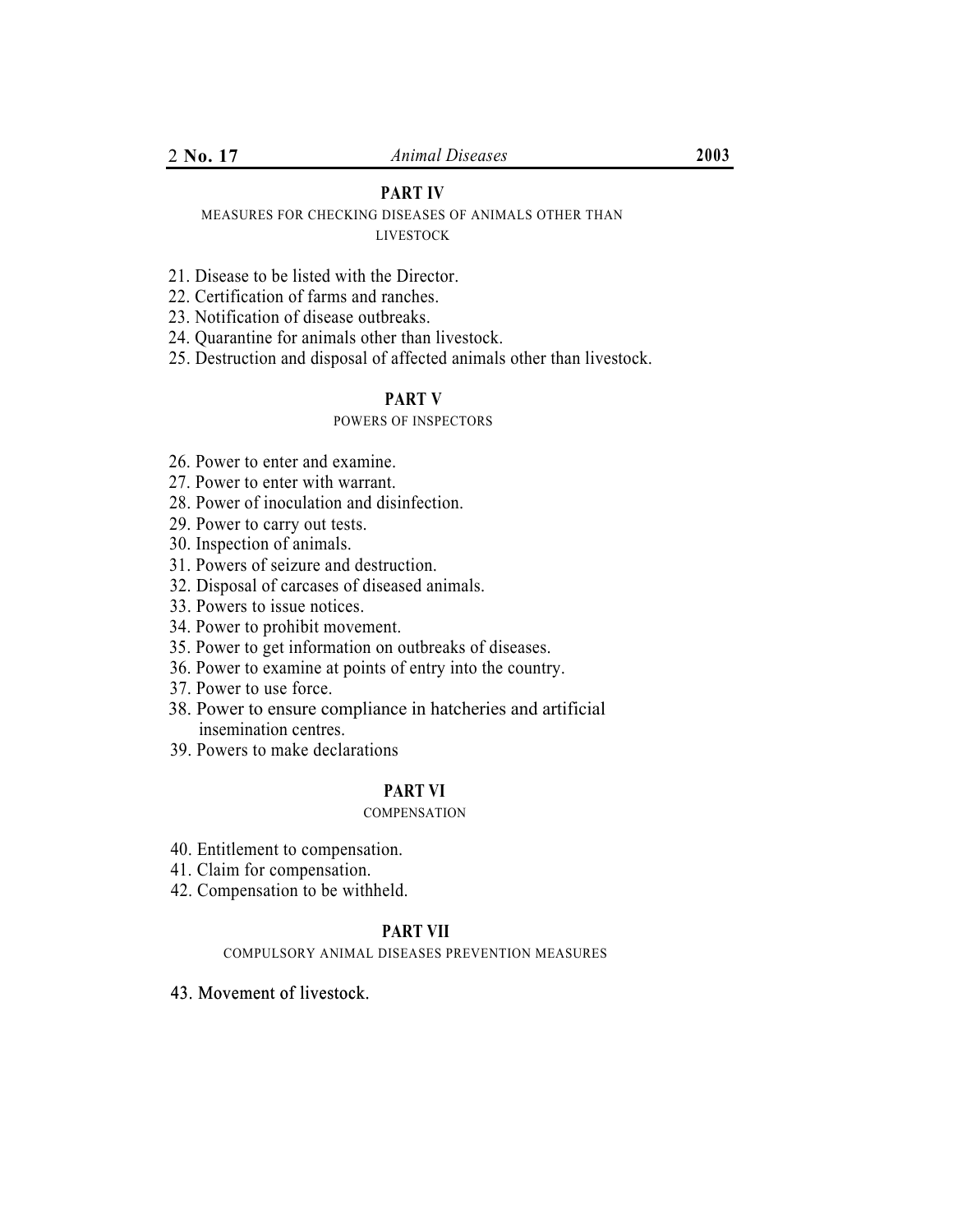- 44. Issuance of permits.
- 45. Zoosanitary border post and checkpoints.
- 46. Compulsory animal identification.
- 47. Power to delegate.
- 48. System for disease control.
- 49. Declaration of disease free areas.
- 50. Declaration of chemicals for use in disease control.

### **PART VIII**

## GENERAL PROVISIONS ON CONTROL OF ANIMAL DISEASES

- 51. Restrictions on milk and milk products.
- 52. Restrictions on meat and meat products.
- 53. Slaughtering premises antemortem and post-mortem inspection.
- 54. Restrictions to importation.
- 55. Restrictions on artificial insemination.
- 56. Use and sale of embryos and ova.
- 57. Restriction on genetically modified organisms.
- 58. Prevention and control of bee diseases.
- 59. Restrictions on bee keeping.
- 60. Prevention and control of fish diseases.

## **PART IX**

#### MISCELLANEOUS PROVISIONS

- 61. Detection and arrest.
- 62. Offences and penalties.
- 63. Reports.
- 64. Repeal and savings.
- 65. Power to make regulations.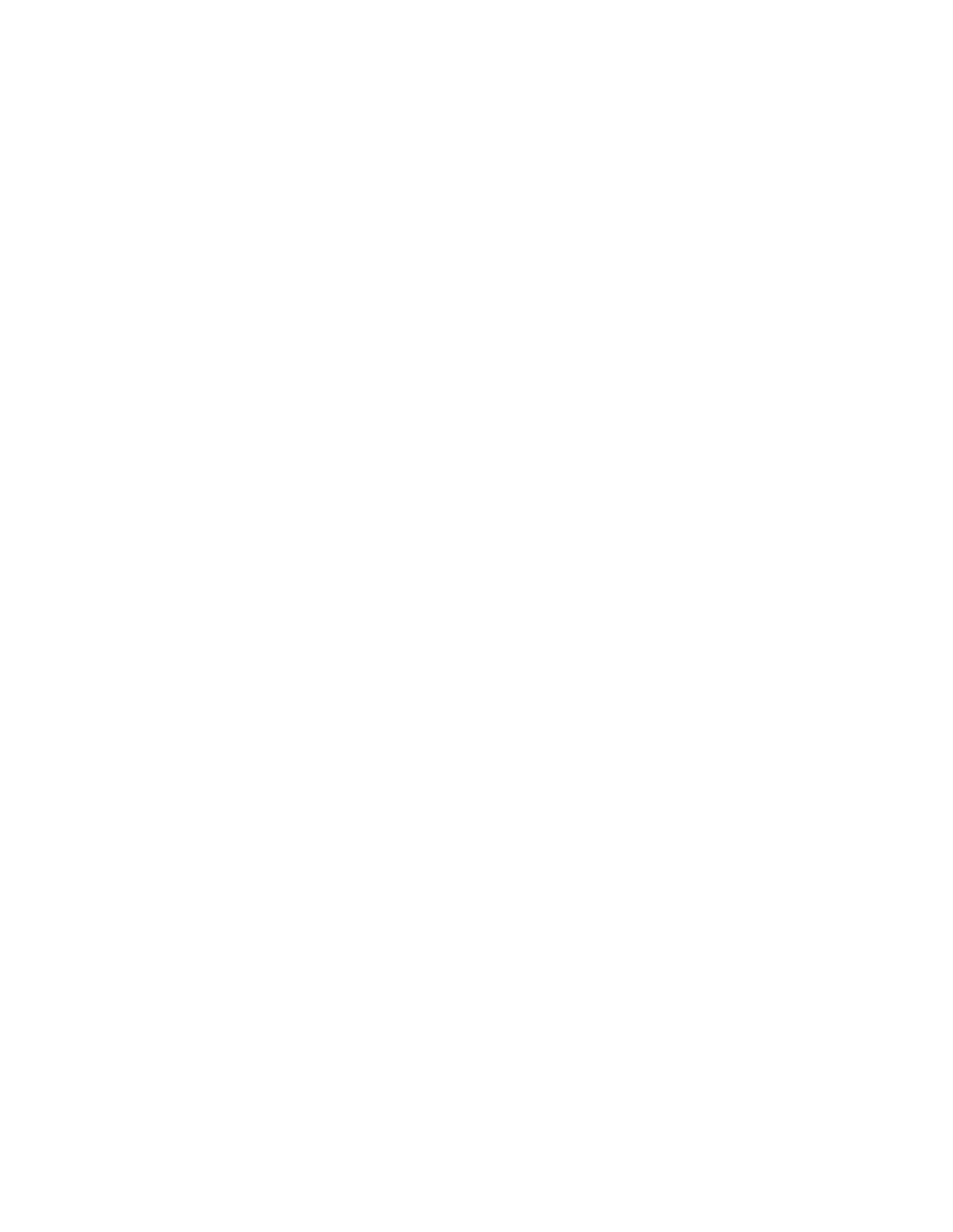

No. 17 of 2003

President  $2004.$ 

An Act to make provisions for control and prevention of animal diseases for monitoring production of animal products, for disposal of animal carcases and for other related matters.

ENACTED by the Parliament of the United Republic of Tanzania.

#### **PART I**

#### PRELIMINARY PROVISIONS

1. This Act may be cited as the Animal Diseases Act, 2003 and shall come into operation on such date as the Minister may by notice published in the *Gazette* appoint.

mencement

2. In this Act unless the context otherwise requires-

"animal" means any vertebrate or invertabrate other than human being; "animal disease free area" means an area in which the absence of disease under consideration has been declared as such pursuant to

this Act:

"animal product" include beeswax, beeshoney, blood, bone or bone meal, carcase of portion of carcase, hide, skin, horns, fat, eggs, meat, milk, offal, feathers and any other product derived from an animal:

- "Animal Sanctuary" means an area of place where animals are kept for refuge or safety;
- "animal wastes" means anything derived from an animal other than an animal product and includes dung, urine, excretions, secretions and may include putrefying animal products;

Interpretation

Short title

and com-

No. 17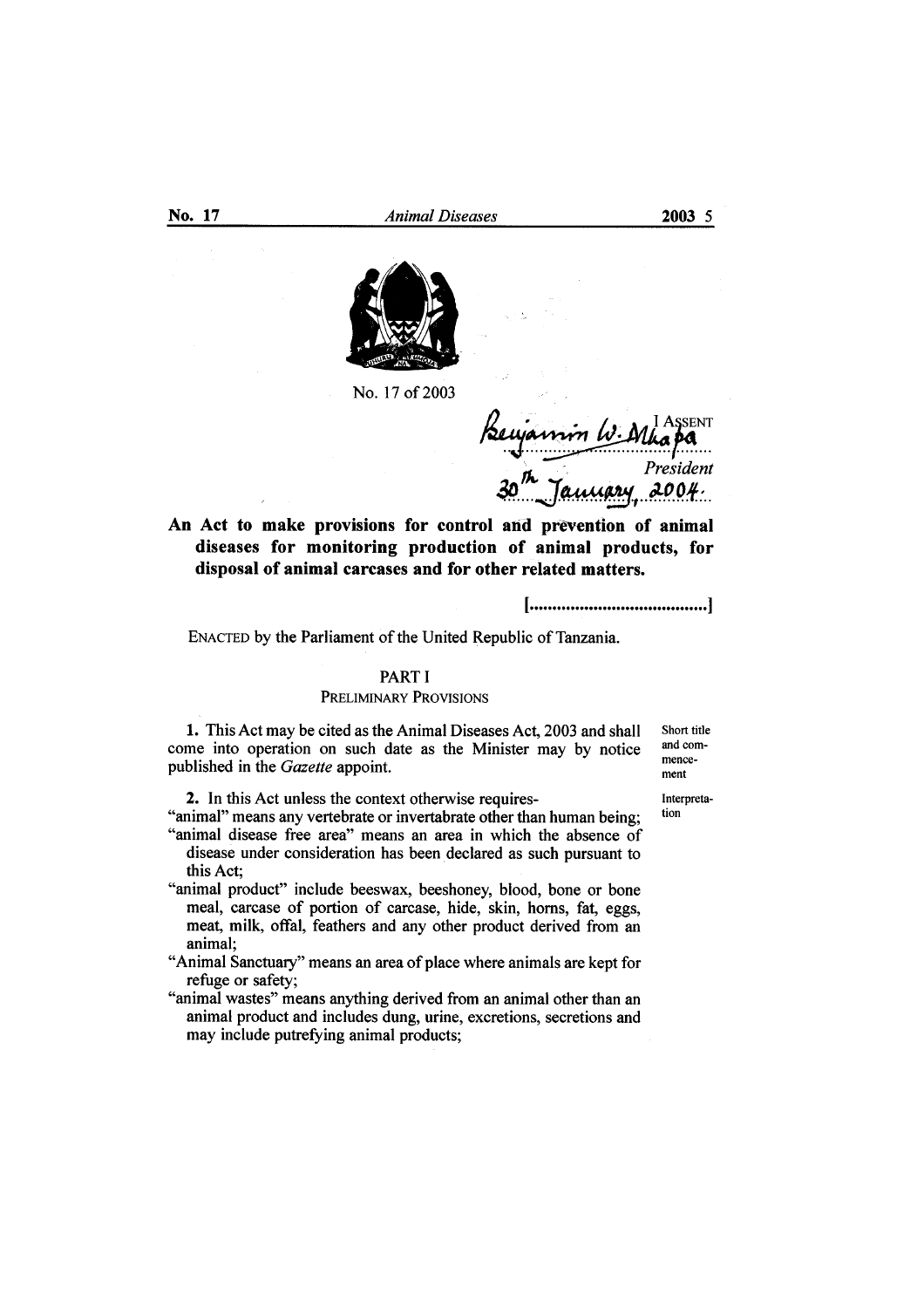- ''border post'' means any airport, or any port railway station or road station-point open to international trade of commodities, where import veterinary inspection can be performed;
- ''buffer zone or buffer area'' means an area established within and along the border of an infected area using measures based on the epidemiology of the disease under consideration to prevent the spread of the causative agent;
- "carcase" means dead body of an animal;
- "classified disease zone'' means a zone declared as such pursuant to this Act;
- "check point" means any airport or any port, railway station or road station-point open to local or national trade of commodities, where

veterinary inspections can be performed "compulsory disease control'' means compulsory control of diseases as may be declared from time to time; pursuant to this Act;

- "compulsory disease control area'' means an area designated as such
- pursuant to this Act; "contagious disease'' means a disease communicable by close contact or inoculation;
- ''Director'' means the Director responsible for veterinary services under the ministry responsible for livestock;
- ''disease'' means any deviation from normal physiological functioning of the body and includes the clinical and pathological manifestation;
- ''disposal'' means getting rid of animal, animal product, animal waste, feed or litter, in a prescribed manner, for the purpose of disease control pursuant to this Act;
- ''District Veterinary Officer'' means a veterinarian incharge in a district;
- ''feed'' means any thing or materials commonly used for feeding animals;
- ''fodder'' means hay, silage or any other pasture material commonly used for feeding animals;
- ''fomite'' means a substance or thing by which a disease causing agent may travel from an infected area or place or animal to uninfected one;
- "game reserves'' means an area of land preserved for wild life production;
- ''hatching egg'' means fertilized egg, suitable for incubation and hatching;

''Hunting block'' means a demarcated hunting game area;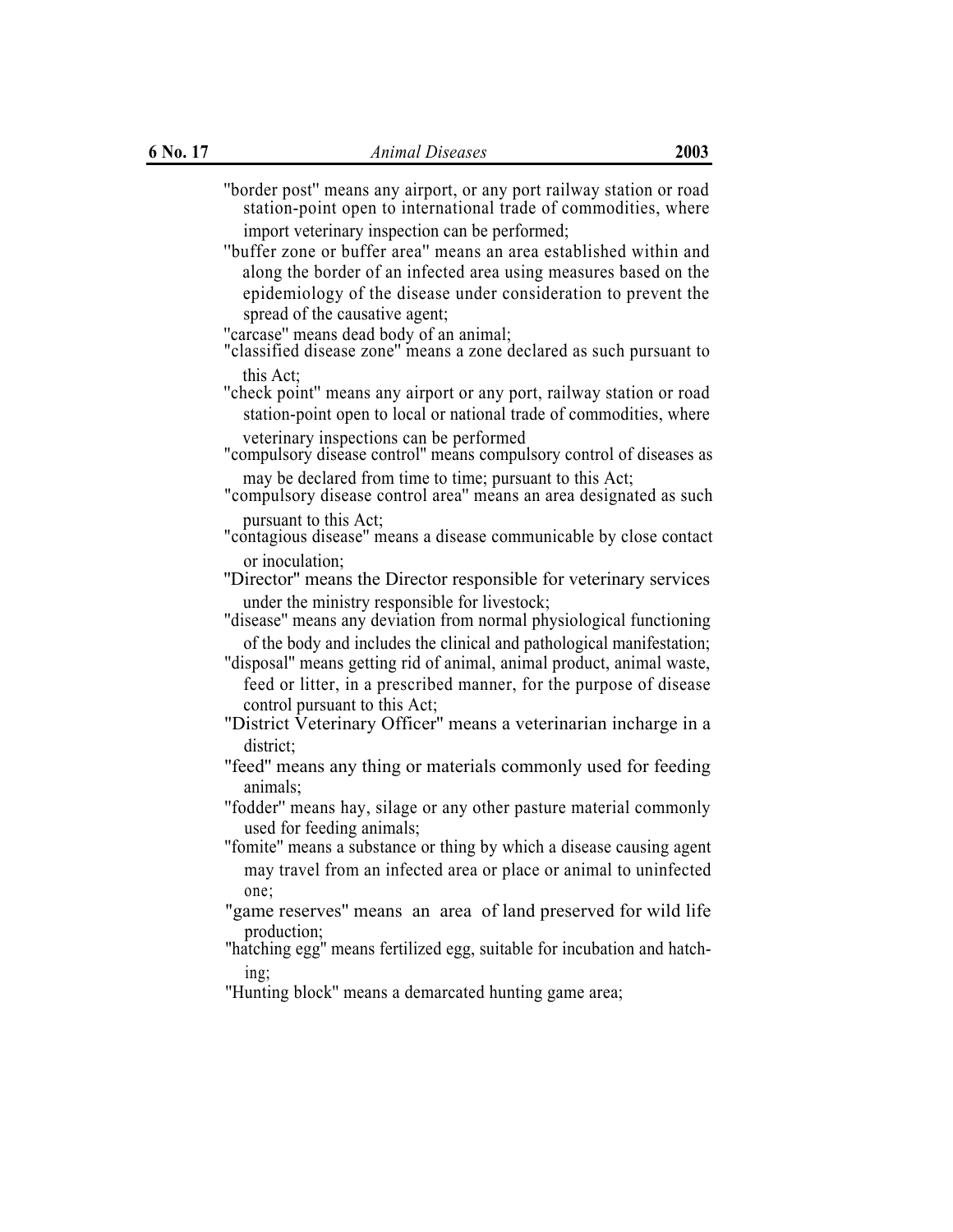''infected area'' means an area in which the absence of the disease

under consideration has not been demonstrated by the requirements specified by the Director pursuant to this Act;

''Inspector'' means a person appointed to be an Inspector under section 4;

''infectious disease'' means a disease communicable in any manner;

''litter'' means straw or any other materials commonly used for bedding or otherwise for or about animals;

''livestock'' means any domesticated animal and includes cattle, water buffalo, sheep, goats, pigs, dogs, cats , donkeys, chicken and game;

''List'' means a list of registration of diseases in different categories according to severity and prescribed criteria pursuant to this Act;

''market value'' means the value of the animal, animal products and property established at the place where the destruction is ordered

pursuant to this Act;

"meat'' means all edible parts of an animal;

''milk'' means milk or any milk product which has not been subjected

to any process;

''Minister'' mens the Minister responsible for livestock;

''National park'' means an area of country side protected by the state

for the enjoyment of the general public of preservation of wildlife; "notifiable diseases'' means any disease, which the Director may by

notice, declare to be notifiable in any area;

"owner'' includes any person having any right, title or interest in an animal or having an animal in his possession, custody or control and the owner in respect of a dead animal, means owner of the dead animal or person who is in possession or control of it;

"Paraprofessional" has the meaning ascribed for it under the Veterinary Act No. Act;  $16 \text{ of } 1003$ 

"quarantine area'' means an area, vehicle, premises or any place declared as such pursuant to this Act;

uncontrolled in undesignated area for animals; ''stray'' means any animal which has no owner or is moving

"vector'' means an animal by which a disease causing agent may travel from an infected animal or place to an uninfected one;

''Veterinarian'' has the meaning ascribed for it under the Veterinary Act;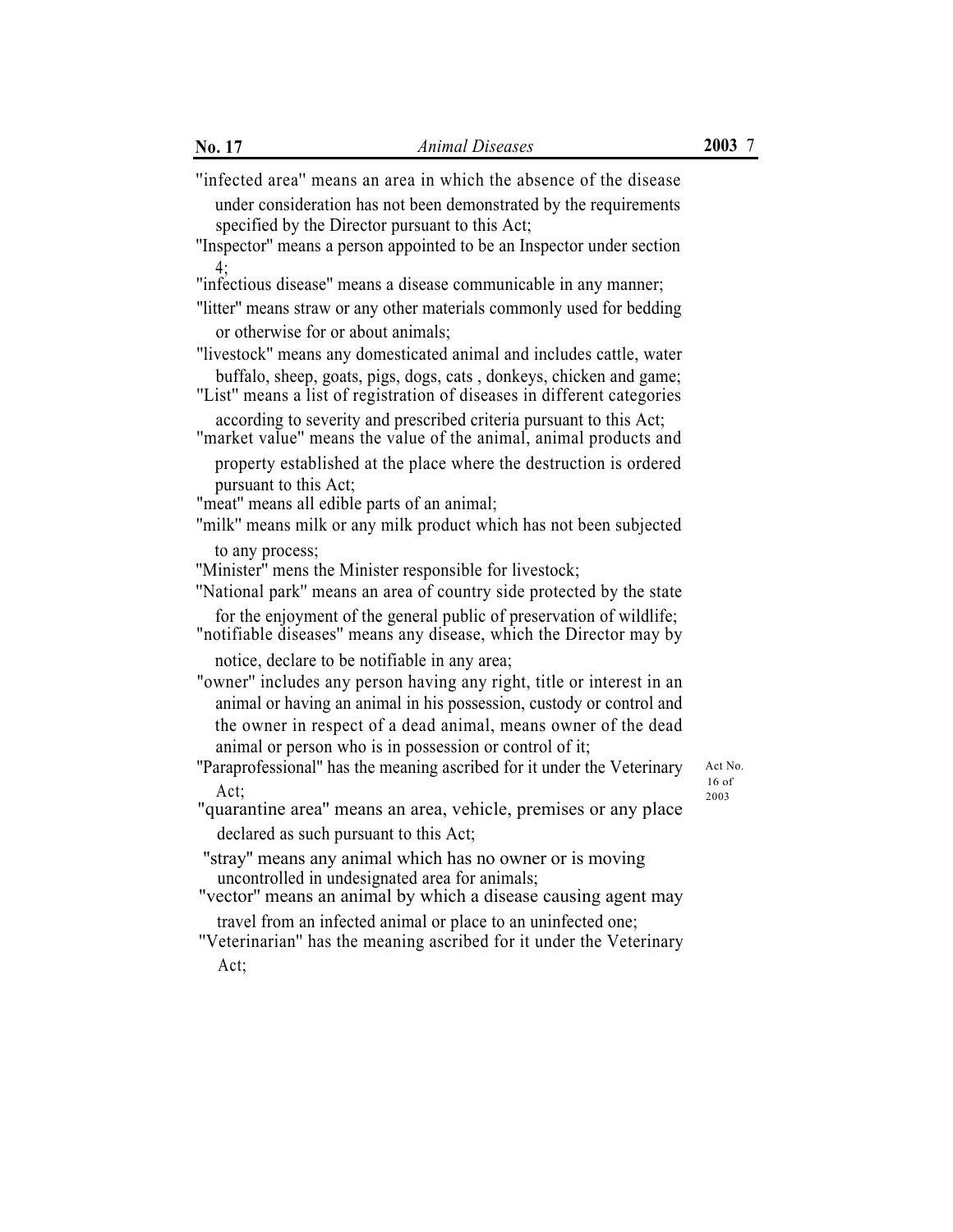''Wildlife management area'' means an area of land for management of native fauna like game ranching or commercial managed wildlife;

''Zoo'' means an establishment which is used for keeping wild animals for study, conservation or display to the public;

"zoonotic diseases'' a disease with potential to affect both man and other animals.

## **PART II**

#### APPOINTMENTS AND ADMINISTRATION

Veterinarian in public service to be the Director for veterinary services who shall exercise powers and functions conferred upon him pursuant to this Act. **3. -(1)** The Minister shall appoint by written instrument a

- (2) The Director shall-
	- (a) ensure successful implementation of all provisions of this Act;
	- (b) list and maintain lists of all notifiable diseases;
	- (c) categorize diseases into lists according to criteria prescribed in the regulations made under this Act;
	- (d) establish expert advisory committees for each regulation to advise on technical matters relating to provisions of this Act;
	- (e) issue official position on the method to be used in the diagnosis, control, treatment, disposal, quarantine, for each notifiable disease and cause the same to be published in print media yearly;
	- (f) establish and maintain a national veterinary laboratory system and other means for analysing products for the purpose of this Act;
	- (g) regulate the use of animal pesticide, vaccines and any other related products that may be used under this Act;
	- (h) define areas to be under the jurisdiction of Inspectors; and
	- (i) cause publication of areas to be under the jurisdiction of Inspectors.

Appointment of the Director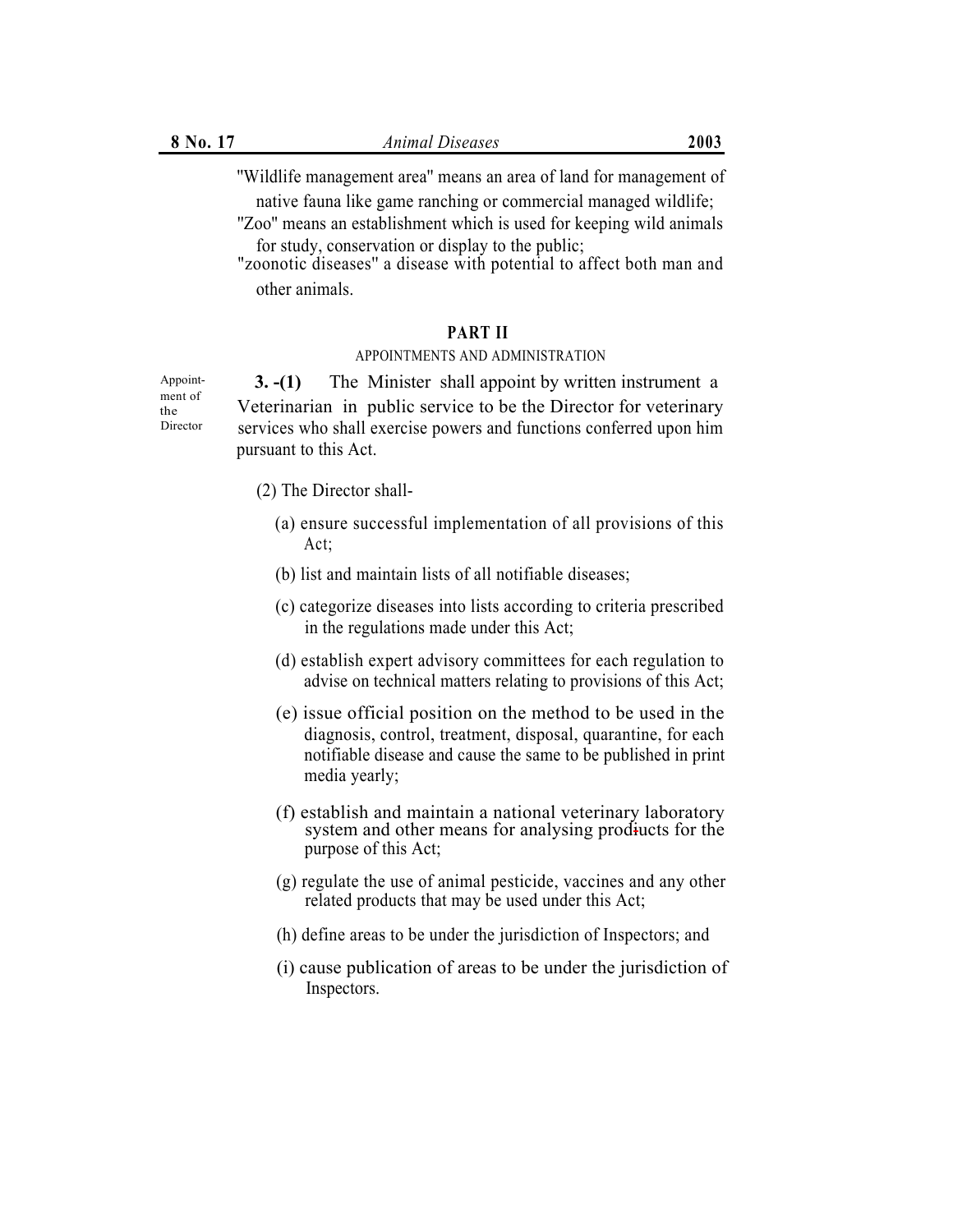| No. 17                                                                                                                                                                                                                                                                                                   | <b>Animal Diseases</b>                                                                                                                                                                                                                                                                | 20039                                                |  |
|----------------------------------------------------------------------------------------------------------------------------------------------------------------------------------------------------------------------------------------------------------------------------------------------------------|---------------------------------------------------------------------------------------------------------------------------------------------------------------------------------------------------------------------------------------------------------------------------------------|------------------------------------------------------|--|
| 4.-(1) The Minister may, by a written instrument appoint for a<br>specified period of time such number of Veterinarians<br>$\alpha$<br>Paraprofessional in public service or in private practice to be<br>Inspectors for specific areas and for purposes of enforcing this Act, as<br>may be prescribed. |                                                                                                                                                                                                                                                                                       | Appoint-<br>ment of<br>Inspectors                    |  |
| under this Act.                                                                                                                                                                                                                                                                                          | (2) Inspectors shall have powers to perform all or any of the duties<br>of an Inspector or any duties spelt out in various regulations made                                                                                                                                           |                                                      |  |
|                                                                                                                                                                                                                                                                                                          | 5. The Minister shall, by notice published in the Gazette appoint<br>such number of other staff to perform various functions under this Act.                                                                                                                                          | Appoint-<br>ment of<br>other staff                   |  |
|                                                                                                                                                                                                                                                                                                          | 6. No person shall be liable for any loss or damage resulting from<br>the reasonable or intended exercise of powers conferred by this Act.                                                                                                                                            | Indemnity                                            |  |
|                                                                                                                                                                                                                                                                                                          | <b>PART III</b><br>MEASURES FOR CHECKING LIVESTOCK DISEASES                                                                                                                                                                                                                           |                                                      |  |
| infected areas.                                                                                                                                                                                                                                                                                          | 7.-(1) The Minister may issue regulations spelling out measures for<br>checking and handling livestock disease outbreaks including the<br>technical steps to be taken in order to effect quarantine and shall spell<br>out epidemiological demarcations for buffer zones or areas and | Measures<br>to be<br>regulated                       |  |
|                                                                                                                                                                                                                                                                                                          | (2) An Inspector shall have power to regulate the disposal of<br>carcases, animal produce, feed, litter, animal waste and any other<br>things associated with desease within the infected area.                                                                                       |                                                      |  |
| <b>8.</b> (1) No person shall move any animal, animal produce, animal<br>feed, litter, animal waste or anything as may be prescribed in the<br>regulation into or from an infected area without a written permission<br>of the Inspector.                                                                |                                                                                                                                                                                                                                                                                       | Restricti-<br>on on<br>movement<br>in an<br>infected |  |
|                                                                                                                                                                                                                                                                                                          | (2) An Inspector may seize, destroy, bury or otherwise deal with any<br>animal, carcase, animal product feed, litter and animal waste which<br>shall have been moved contrary to the provisions of this Act.                                                                          | area                                                 |  |
| consideration.                                                                                                                                                                                                                                                                                           | (3) The carcases of animals dying from the disease shall forthwith<br>be buried or disposed of in any manner prescribed by the Inspector and<br>in accordance with existing control regulations for the disease under                                                                 |                                                      |  |
|                                                                                                                                                                                                                                                                                                          |                                                                                                                                                                                                                                                                                       |                                                      |  |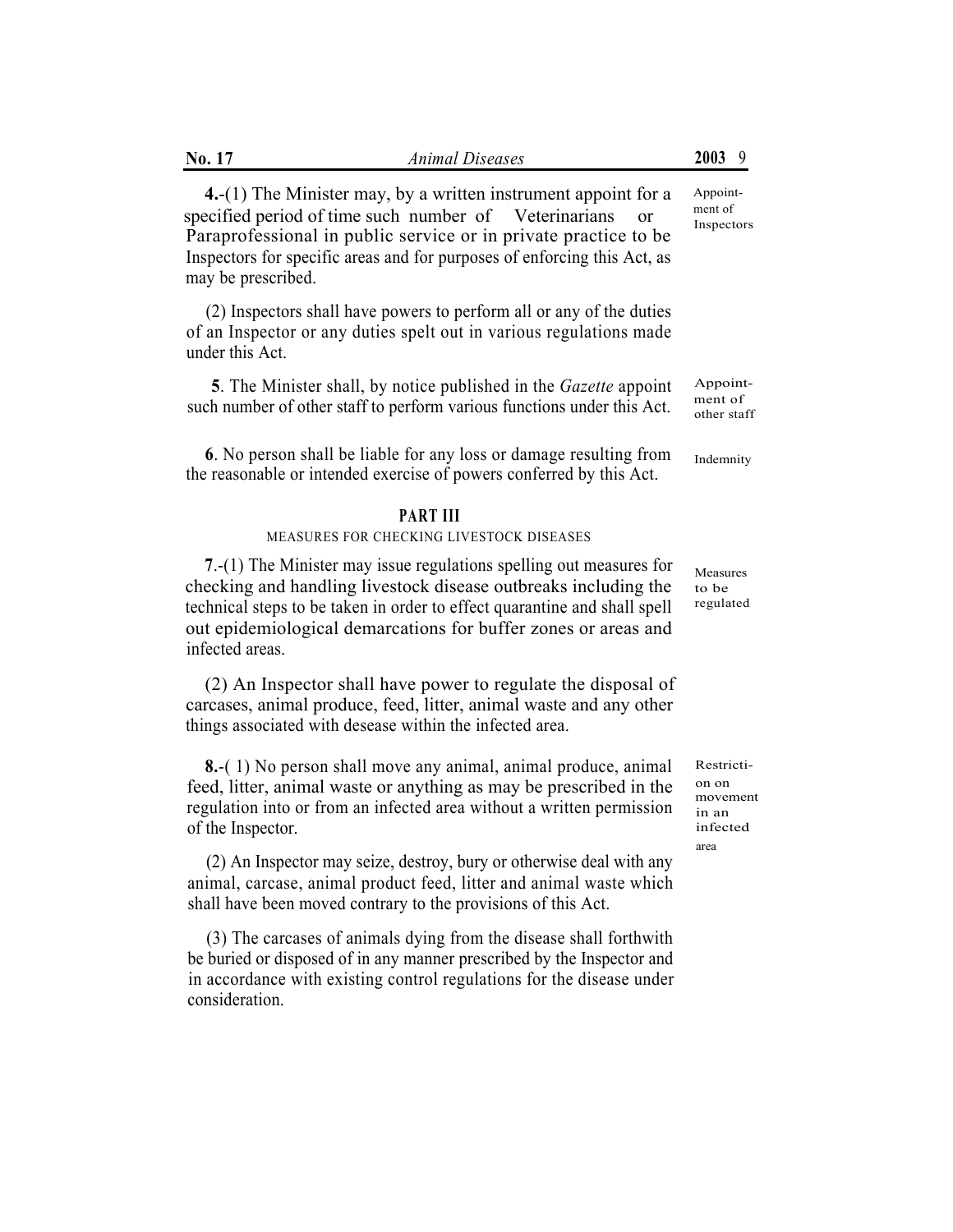(4) No owner of any animal infected or liable to be infected with the disease shall leave the area without having complied with such directions for preventing the spread of disease as may be given by an Inspector.

(5) Provisions for the prevention of the spread of each specific notifiable disease shall be followed as set out in the regulations or order for each notifiable disease.

**9**.-( 1) No person shall herd or graze animals within two hundred meters of a public road unless there is a barrier between the public road and the area of herding or grazing.

(2) An Inspector shall erect and maintain around the infected area and therein any barrier, notice board or beacon, and may remove any barrier, notice board or beacon so erected;

**10**.-(1) Every owner of any animal affected or suspected of being affected with a disease shall have the duty to keep such animal isolated and separated from other animals.

(2) No person shall I move an infected or diseased animal outside the infected area.

(3) An Inspector or Veterinarian or Paraprofessional may in writing, order the owner of animal suffering or suspected of suffering from a notifiable disease, to isolates animal for such a time until the animal have been found not to be suffering from a disease.

Isolation **11**. The Inspector shall-

- in the  $_{infected}$  (a) for the purpose of isolation of animals in the infected area, require the owner of any animal within the infected area to isolate the animal from other animals, or to move such animal within twenty four hours from one place within the area to another place within the same area, or from the area to such other place as directed by the Inspector, or
	- (b) regulate the movement of animals within the infected area; and

and separation of diseased animals

Isolation

Barr iers

of animals area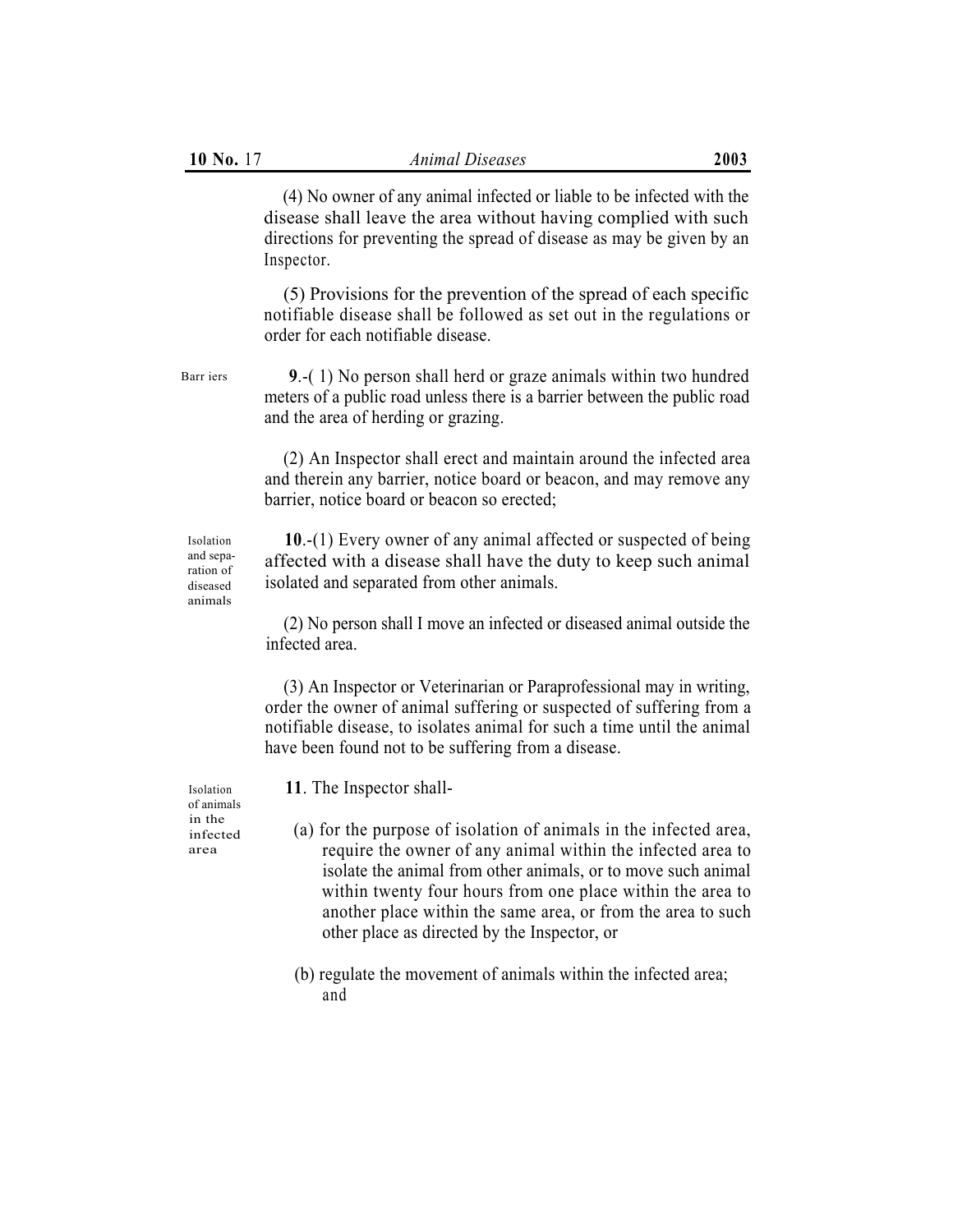- (c) cause any animal in the infected area to be marked for definitive identification.
- **12.** An Inspector shall-
	- (a) declare a buffer zone between an infected and uninfected area of a size in accordance with control regulations applicable to the disease under consideration;
	- (b) cause a declared buffer zone to be *Gazetted* and made public through popular media in the buffer zone, infected area and the neighbouring uninfected area;
	- (c) require each animal owner in the buffer area to vaccinate all his animals or carry out any other preventive measures so directed against the disease under consideration in the buffer area; and
	- (d) carry out regular collection of relevant samples to check the disease and immune status in animals in the buffer area;

13.-( 1) No person shall move animals, animal products and waste Restrictiinto or from the buffer area without a written permission of the Inspector.

(2) An Inspector shall, where there is contravention of subsection (1), have power to seize destroy, bury or otherwise deal with any animal, animal product and waste.

(3) No gathering of animal for sale or slaughter shall be allowed unless such animals had gone through disease preventive measures instituted by the Inspector for the disease under consideration in the buffer area.

(4) The Inspector shall-

- (a) cause any animal in the buffer zone to be marked for definitive identification;
- (b) erect and maintain between the infected and uninfected areas and the buffer area any barriers, notice boards or beacons; and

tion of zone

> on on movement in buffer area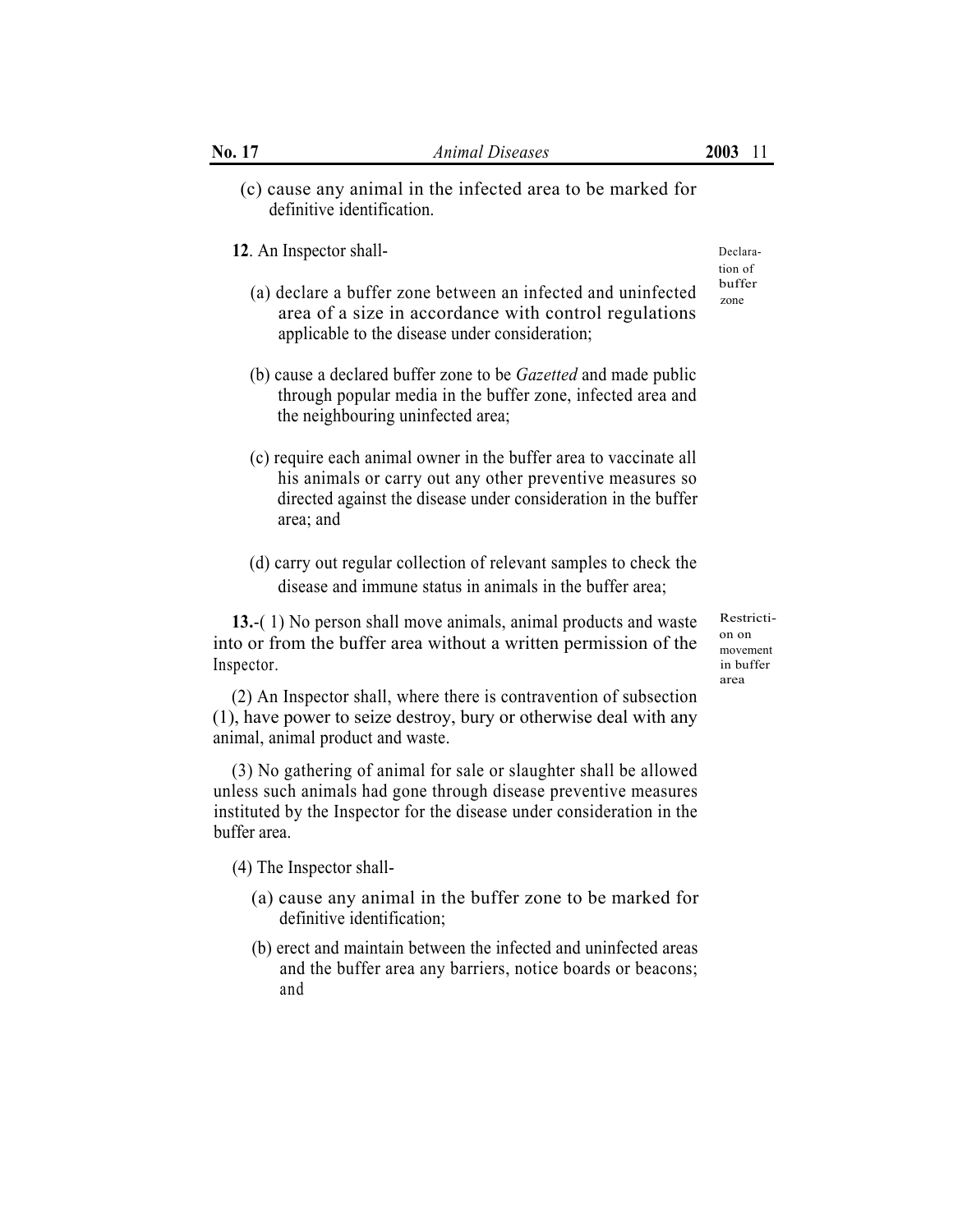(c) have power to remove such barriers, notice boards or beacons so erected

Reports to the Inspector

**14**.-( 1) Every owner of animals shall for the purpose of identifying the cause of death of an animal, have the duty to report to the Inspector on the death of animal in the buffer area.

consideration in the infected area, all provisions relating to diseases in infected area shall apply. Provided that, if the death is caused by the diseased under

(2) No owner of any animal that, is liable to be infected with the disease under consideration in the buffer area shall leave without having complied with such directions for preventing the spread of the disease as may be given by the Inspector.

(3) Provisions for the prevention and control of notifiable disease in buffer areas shall be followed as set out in the regulations made specifically for each of the notifiable diseases.

Duty to report diseases or death of an animal

**15.**-(1) Where any animal is affected or suspected of being affected or dies of a disease or from any cause, other than disease, which is not apparent, the owner of the animal shall, within twenty four hours, report the matter to the nearest Veterinarian or Paraprofessional.

(2) A Veterinarian or Paraprofessional shall have a duty, after receiving a report from the owner to report the matter to an Inspector.

(3) The burden of proof that an animal did not die of a notifiable disease or that the cause of death was that of a notifiable disease lie with the Veterinarian who first receives the report of the disease outbreak.

(4) The carcase of any animal dead from a notifiable disease shall not be cut or destroyed in any way without the consent of an Inspector or Veterinarian.

(5) The owner shall, where it is not reasonably possible for the report of the death of an animal to be received by an Inspector within twelve hours of such death-

(a) report the matter in writing to the Local Government Authority in the area prior to burying or burning of the carcase;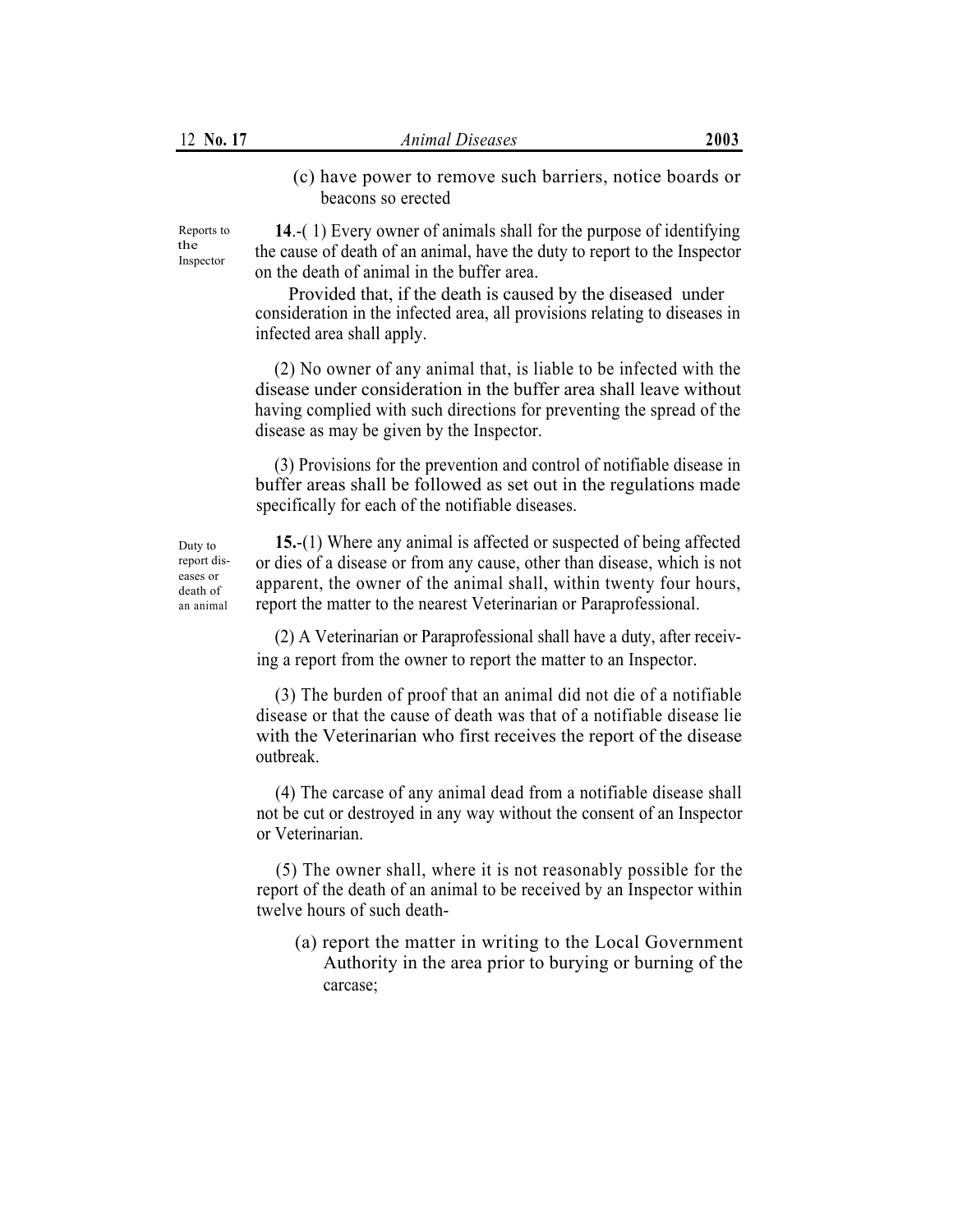| No. 17                                                                                                                                    | <b>Animal Diseases</b>                                                                                                                                                                                                                                                                                            | 2003 13                                           |  |
|-------------------------------------------------------------------------------------------------------------------------------------------|-------------------------------------------------------------------------------------------------------------------------------------------------------------------------------------------------------------------------------------------------------------------------------------------------------------------|---------------------------------------------------|--|
|                                                                                                                                           | (b) cause the intact carcase, to be wholly burnt or buried within<br>twenty four hours after its death at a depth of not less than 2<br>metres below the surface of the ground located at least 100<br>metres from wells or water sources and at least 100 metres<br>from any residence or any animal facilities; |                                                   |  |
|                                                                                                                                           | (c) report the matter to a Veterinarian or Paraprofessional after<br>the burning or burying of the carcase.                                                                                                                                                                                                       |                                                   |  |
|                                                                                                                                           | (6) Any person in-charge of animal market or fair who suspects an<br>animal having a notifiable disease is being sold or exposed or offered<br>for sale or disposal may seize and isolate the animal and forthwith<br>notify the nearest Veterinarian or Inspector.                                               |                                                   |  |
|                                                                                                                                           | (7) Notwithstanding the provisions of this section, the owner of a<br>dead animal shall be allowed to take a blood smear from an ear of the<br>animal before the animal is burnt or buried.                                                                                                                       |                                                   |  |
| 16.-(1) The Veterinarian may, after receiving information from the<br>farmer, take appropriate measure to confirm the disease and shall - |                                                                                                                                                                                                                                                                                                                   | Procedure<br>for notifi-<br>cation of<br>diseases |  |
|                                                                                                                                           | (a) immediately take measures to control the disease; and                                                                                                                                                                                                                                                         |                                                   |  |
|                                                                                                                                           | (b) report the matter to the Inspector in a prescribed form and to<br>the farmer;                                                                                                                                                                                                                                 |                                                   |  |
| notifiable-                                                                                                                               | (2) The Inspector shall, after receiving the report of the outbreak<br>from the Veterinarian, and after satisfying himself that the disease is                                                                                                                                                                    |                                                   |  |
|                                                                                                                                           | (a) institute measures to control the spread of disease through<br>quarantine and slaughtering;                                                                                                                                                                                                                   |                                                   |  |
|                                                                                                                                           | (b) initiate the compensation process.                                                                                                                                                                                                                                                                            |                                                   |  |
|                                                                                                                                           | (c) inform the owner and the neighbours about the disease<br>outbreak;                                                                                                                                                                                                                                            |                                                   |  |
|                                                                                                                                           | (d) supervise owners to take immediate measures to control the<br>spread of the disease; and                                                                                                                                                                                                                      |                                                   |  |
|                                                                                                                                           |                                                                                                                                                                                                                                                                                                                   |                                                   |  |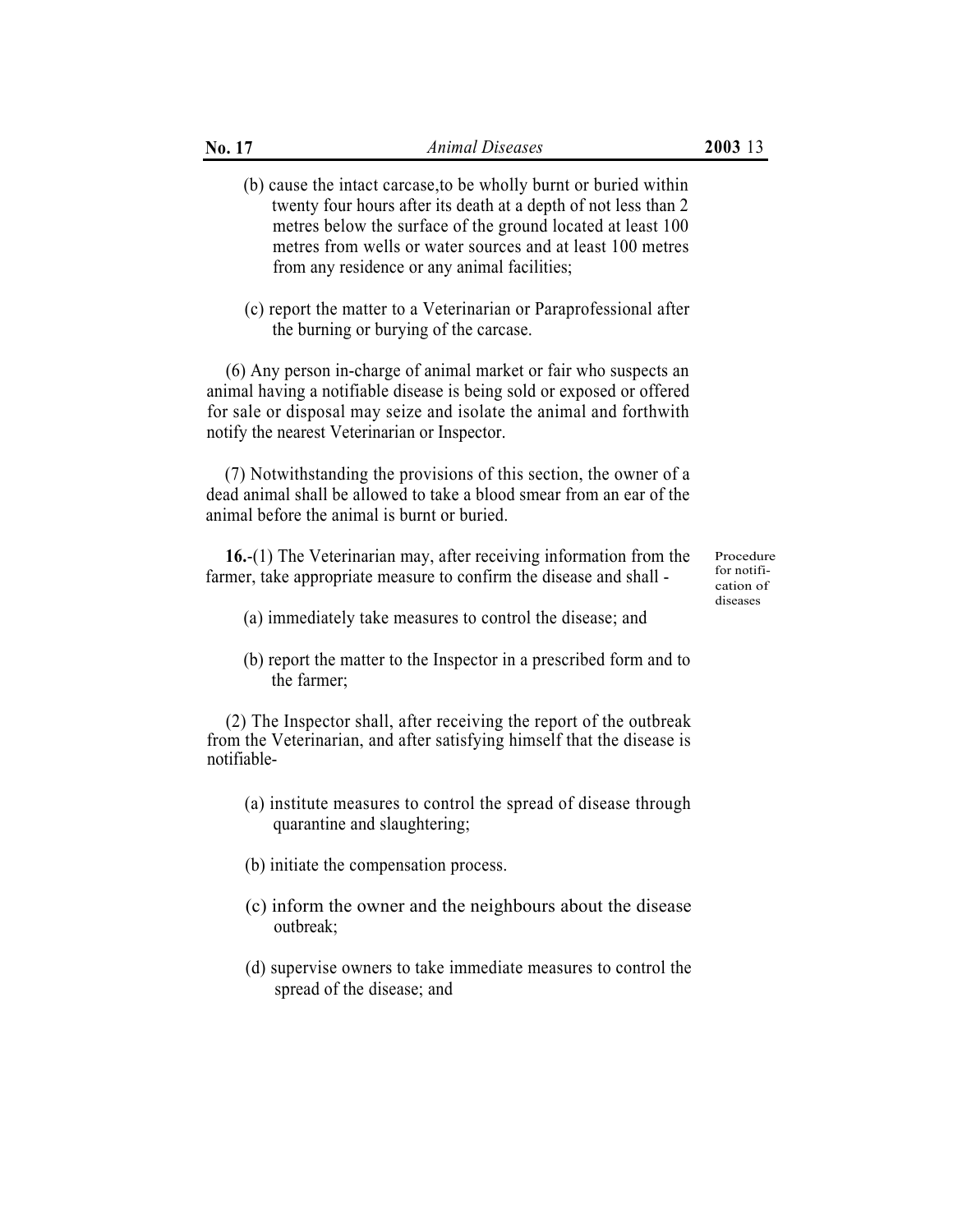(e) report steps taken to the Director.

(3) Any person who analyses specimens affected with a notifiable disease or who comes in contact with a notifiable disease shall notify the nearest Veterinarian.

**17**. Where the District Veterinary officer has reasonable grounds to suspect that the place or area contains or has contained an animal or fomite or vector that has a notifiable disease, he shall institute quarantine of a place or area in a manner prescribed and *Gazetted* by the Minister. Quarantine

> **18**.-(1) An Inspector shall cause to be slaughtered and or destroyed any animal affected or suspected of being affected with or which has been in contact with a disease registered with the Director as a notifiable desease pursuant to this Act.

> (2) The Inspector shall cause a copy of the statements on identification of the animal, value, circumstances of slaughter or destruction to be given to the owner.

> (3) The slaughter of animals specified under subsection (1) shall be witnessed by the police and public valuers.

Disposal of animals, carcases, products and wastes

of affected animals

Slaughter

**19:-**Where an animal has been slaughtered under the authority of this Act or animal products or wastes destroyed under any provision of this Act, the carcase or animal products or animal wastes shall belong to the Government and shall be disposed of by the Inspector.

(2) The Inspector shall cause disposal to be carried out in a manner to be stipulated by regulations.

(3) Where an animal is known or suspected to have died from a notifiable disease, the owner of the animal shall dispose of it in accordance with the directions of the Inspector and in no case may the animal be disposed of by natural means.

(4) No person shall dig up whole carcase or part of the buried carcase of an animal unless he obtains a written permission from the Inspector.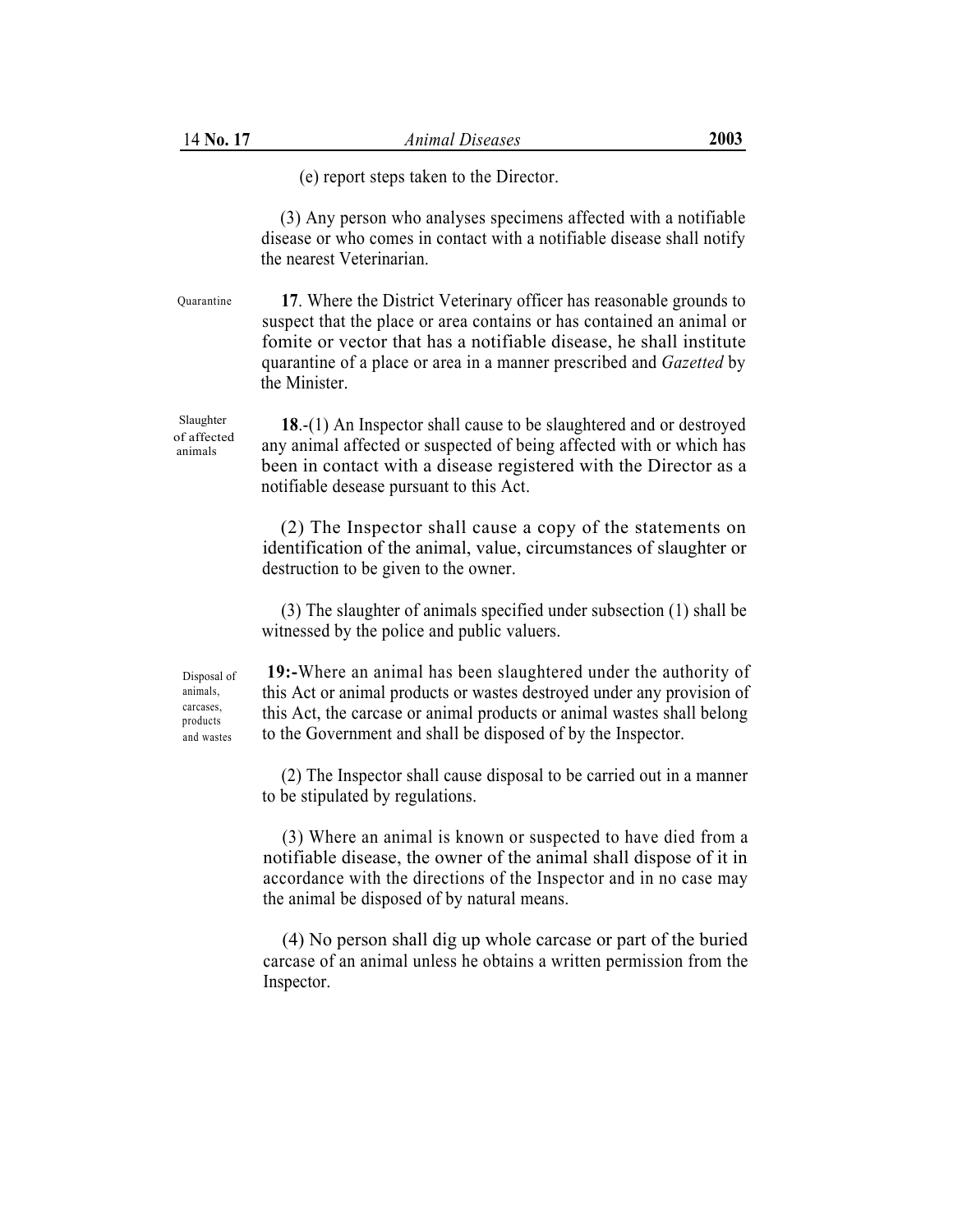Identification and traceability of animals, fomites and

**20**.-(1) The Inspector may use a special mark for purposes of identifying animals under quarantine, disposal or any matters pursuant to disease control.

 $(2)$  No person other than an Inspector shall- products

- (a) brand or mark any animal with any of the brands or ear tags or with any brand or mark calculated to cause it to be believed that the animal has been branded or ear tagged by an Inspector in accordance with the provisions of this Act;
- (b) willfully blotch, deface, render illegible or alter any mark or brand that has been impressed on or inserted in any animal or product. in accordance with the provisions of this Act except by the direction of the Inspector.

## **PART IV**

#### MEASURES FOR CHECKING, DISEASES OF ANIMALS OTHER THAN LIVESTOCK

- **21** The Director shall- Disease to be a property of the Disease to be a property of the Disease to be a property of the Disease to be a property of the Disease to be a property of the Disease to be a property of the Disea
	- (a) register all notifiable diseases of animals other than  $\frac{\text{with the}}{\text{Directory}}$ livestock;<br>livestock;
	- (b) classify diseases of animals other than livestock as to those not found in Tanzania, causing high mortalities and severe economic losses and code according to international specifications;
	- (c) classify diseases that exist in Tanzania, that would cause high mortalities and severe losses; and
	- (d) classify and provide annually a list of the notifiable diseases.

**22.-(l)** Any person who desires to deal with the farming import or  $\frac{\text{Centifica}}{\text{tion of } }$ export of fish, birds, reptiles, mammals, mollusks and animals other than livestock shall, for the purpose of disease control, register with the Director.

(2) The Director shall upon registration under this section and after consultation with the Directors responsible for Wildlife and for fisheries, issue a certificate that will require a licence holder to keep records regarding tracking of animals, export and imports.

be listed<br>with the

tion of farms and ranches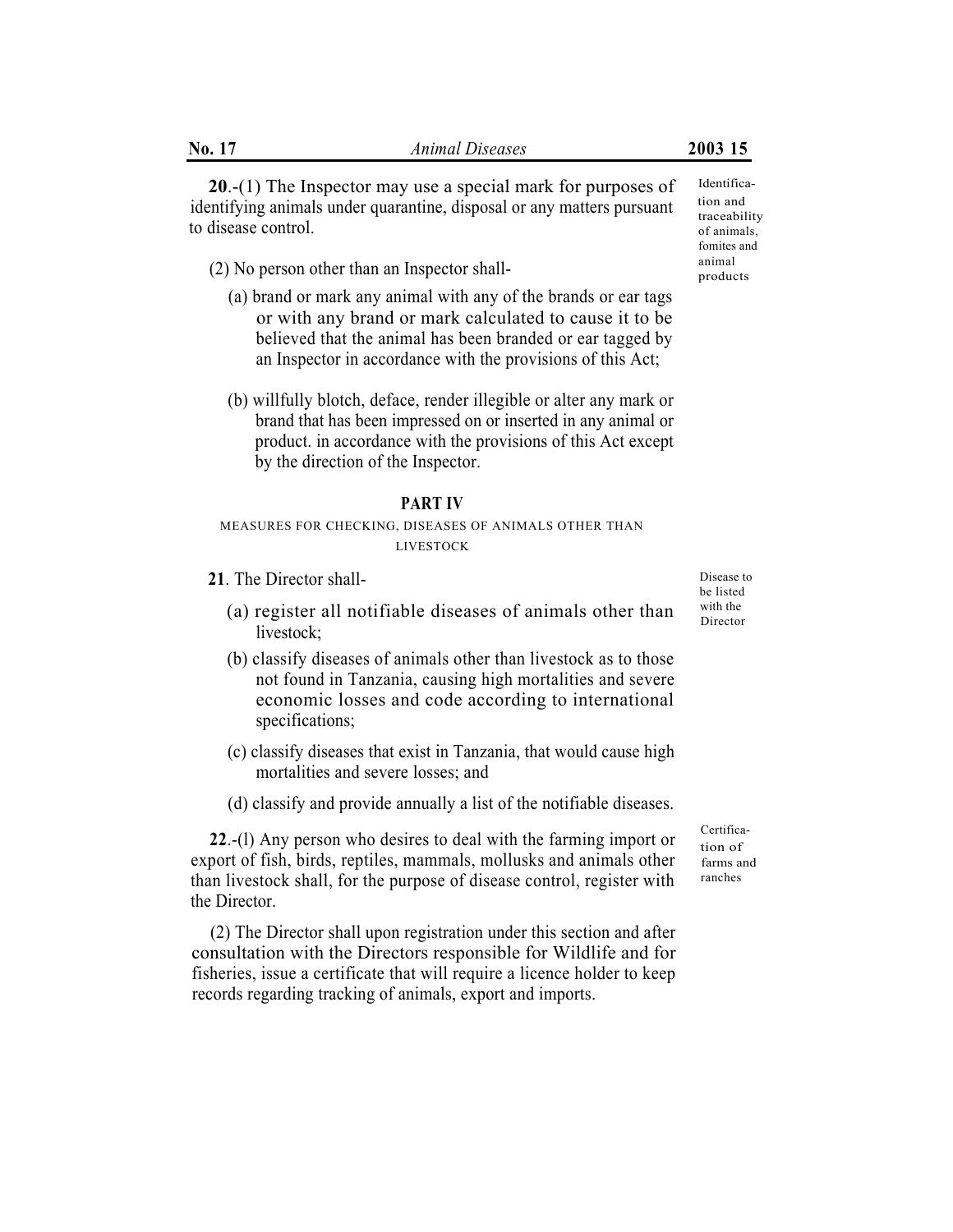of disease outbreaks Notification

**23**.-(1) In Aquaculture, Farms, Zoo, National Park, Animal Sanctuary, Game Reserve, Wildlife Management Area, Hunting Block or other places keeping or maintaining animals other than livestock, if any animal is affected or suspected of being affected or dies of a disease suspected to be of notifiable in nature, the owner or in-charge of the animal shall, within twenty four hours, report the matter to his Veterinarian or the nearest Veterinarian or Paraprofessional,

(2) The Veterinarian or Paraprofessional shall, after receiving a report from the owner or in-charge, be required to report the matter to the Inspector.

(3) The proof that an animal did not die of a notifiable disease or that the cause of death was that of a notifiable disease shall lie with the Veterinarian first receiving the report of the matter.

(4) In Aquaculture, Farms, Zoo, National Park, Animal Sanctuary, Game Reserve, Wildlife Management Area, Open Area, Hunting Block, or other places keeping or maintaining animals other than livestock, the owner or officer in-charge or anybody responsible for the animals, shall keep any animal affected or suspected of being affected with disease isolated and separate from animals not so affected or suspected, to have been affected.

(5) A Veterinarian receiving information from the owner or in-charge of a place for keeping animals other than livestock shall take appropriate measures to confirm and control the disease and shall -

- (a) immediately report to the Inspector in a prescribed form; and
- (b) report the matter to the Farm, National Park, Zoo, Game reserve or other Veterinarian.

(6) The Inspector shall, after receiving the report of the matter from the Veterinarian, and after satisfying himself that the disease is notifiable-

- (a) institute measures to control the spread of the disease through quarantine, prohibition of escape or any other measures;
- (b) inform the owner or officer in-charge, and neighbours about the notifiable disease outbreak;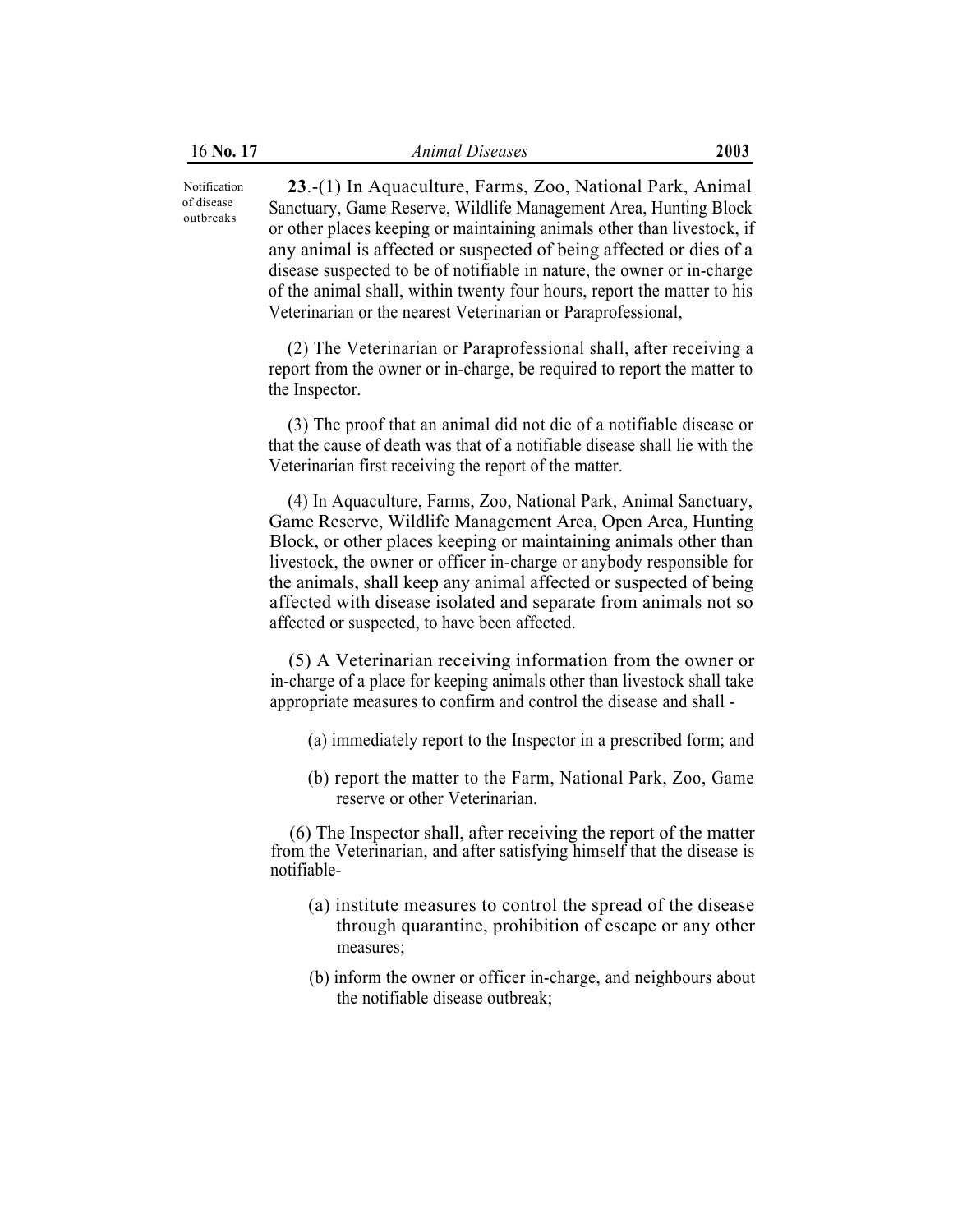- (c) ensure that they take immediate measures to control the spread of the diseases; and
- (d) report the matter to the Director who, shall cause additional measures to be taken in consultation with the Director of Wildlife.

**24**. The Inspector shall, in a manner prescribed by regulations, institute quarantine of a place or area for animals other than livestock which are deemed to be potentially infected with a notifiable disease.

**25**.-( 1) An Inspector, shall cause to be destroyed any animal affected or suspected of being affected with or which has been in contact with a notifiable disease in the manner as may be prescribed.

(2) Where an animal has been destroyed under the authority pursuant to this Act or destroyed under any other provision in this Act or its animal than products or animal wastes, the carcase or animal products or animal wastes shall belong to the Government and shall be disposed of by the Inspector.

(3) The Inspector shall cause the disposal to be carried out in the manner as may be prescribed in the regulations.

(4) The Director shall in consultation with the Directors responsible compensation under this section. for wildlife and fisheries make regulations for governing

## **PART V**

#### POWERS OF INSPECTORS

**26.**-(1) An Inspector shall have power-<br>Power to

- (a) to enter any land, building, shed, place or vehicle containing  $\theta_{\text{examine}}$ or suspected of containing or suspected of having contained any animal, animal products or animal wastes or fornite and make such examination as may be required for the purpose of ascertaining whether any such animal, animal product or animal waste or fornite is capable of transmitting diseases;
- (b) to stop and enter any vehicle or vessel and in which an animal is conveyed and make, such examination of the animal as is reasonably required to ascertain whether or not it is suffering from a notifiable diseases.

Quarantine for animals other than livestock

Destruction and disposal of affected animals other than livestock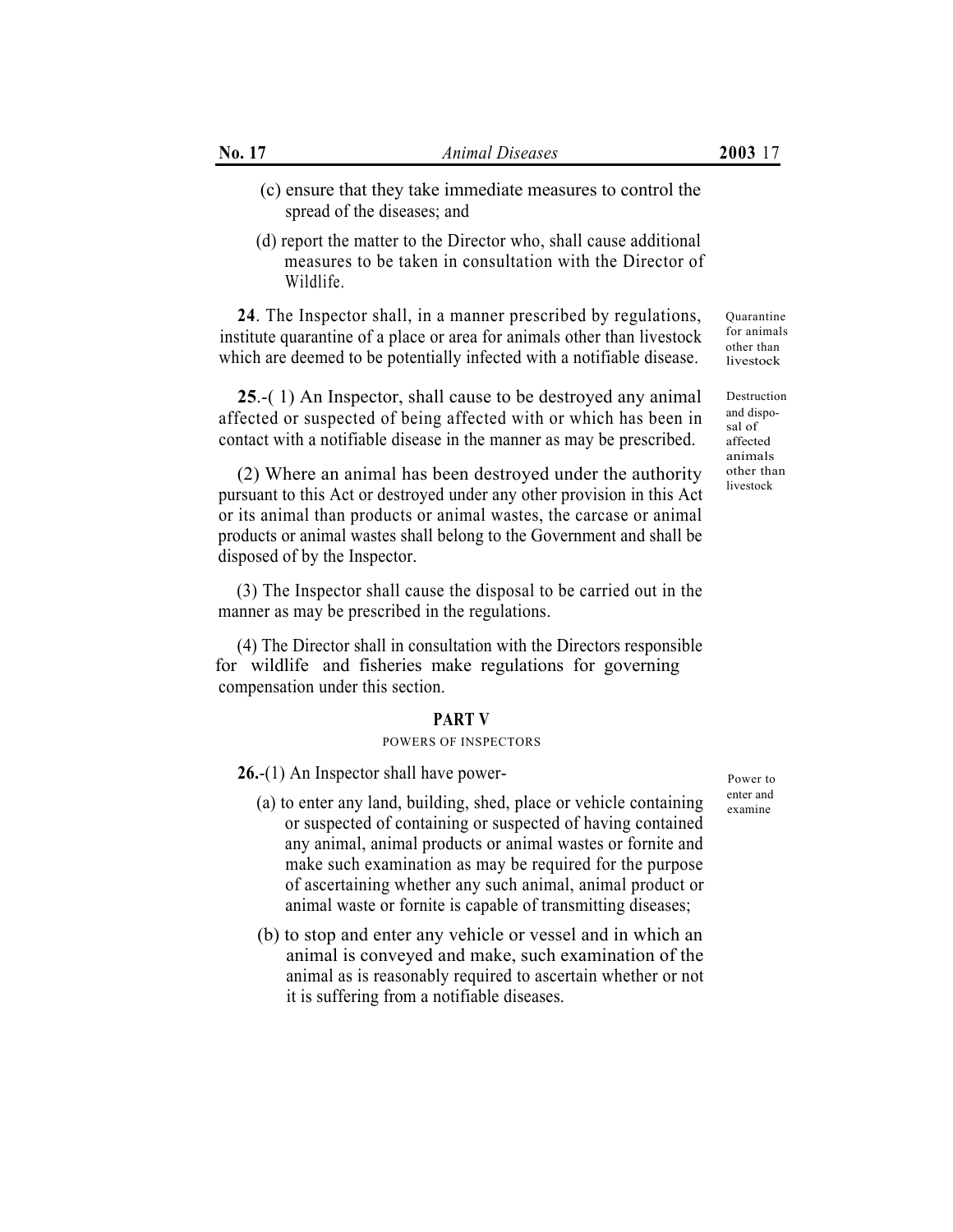(2) An Inspector or police officer or any law enforcement agent may enter any land, building, shed, place vessel or vehicle for the purpose of ascertaining whether any regulations, orders or directions made or given under this Act have been properly carried out.

Power to enter with warrant

**27**.-( 1) An Inspector shall apply to a Magistrate for the issue of a warrant in relation to a specified dwelling; or land, place, premises or vehicle to which the Inspector has been, or is likely to be, refused admission.

(2) A Magistrate to whom such an application is made, and who is satisfied with information on oath that entry is necessary for purposes relating to the administration of this Act may at any time issue a warrant authorizing the Inspector to enter the premises.

(3) A warrant mentioned under subsection (2) shall specify a date not being later than one month from the date of issue upon which the warrant ceases to have effect.

(4) An Inspector who executes a warrant under subsection (3) in addition to an animal or animal product or property spelt out in the warrant shall seize and impound any animal or animal product or property which the Inspector identifies that it is used to commit an offence pursuant to this Act.

inoculation

Power of **28**. An Inspector shall-

- $A<sub>nfection</sub>$  (a) in preventing the spread of disease quarantine, inoculate, spray, dip, wash or otherwise disinfect an animal or in the case of an animal infected or suspected of being infected with a notifiable disease deal with it in a manner as may be prescribed by the regulations for that disease; and
	- (b) order the owner of such animal to bring the animal to such place as may be directed.

Power to carry out tests

**29.** An Inspector shall for the purpose of detecting or diagnosing diseases -

(a) take or cause to be taken from an animal blood, carcase, fluid, samples or specimen;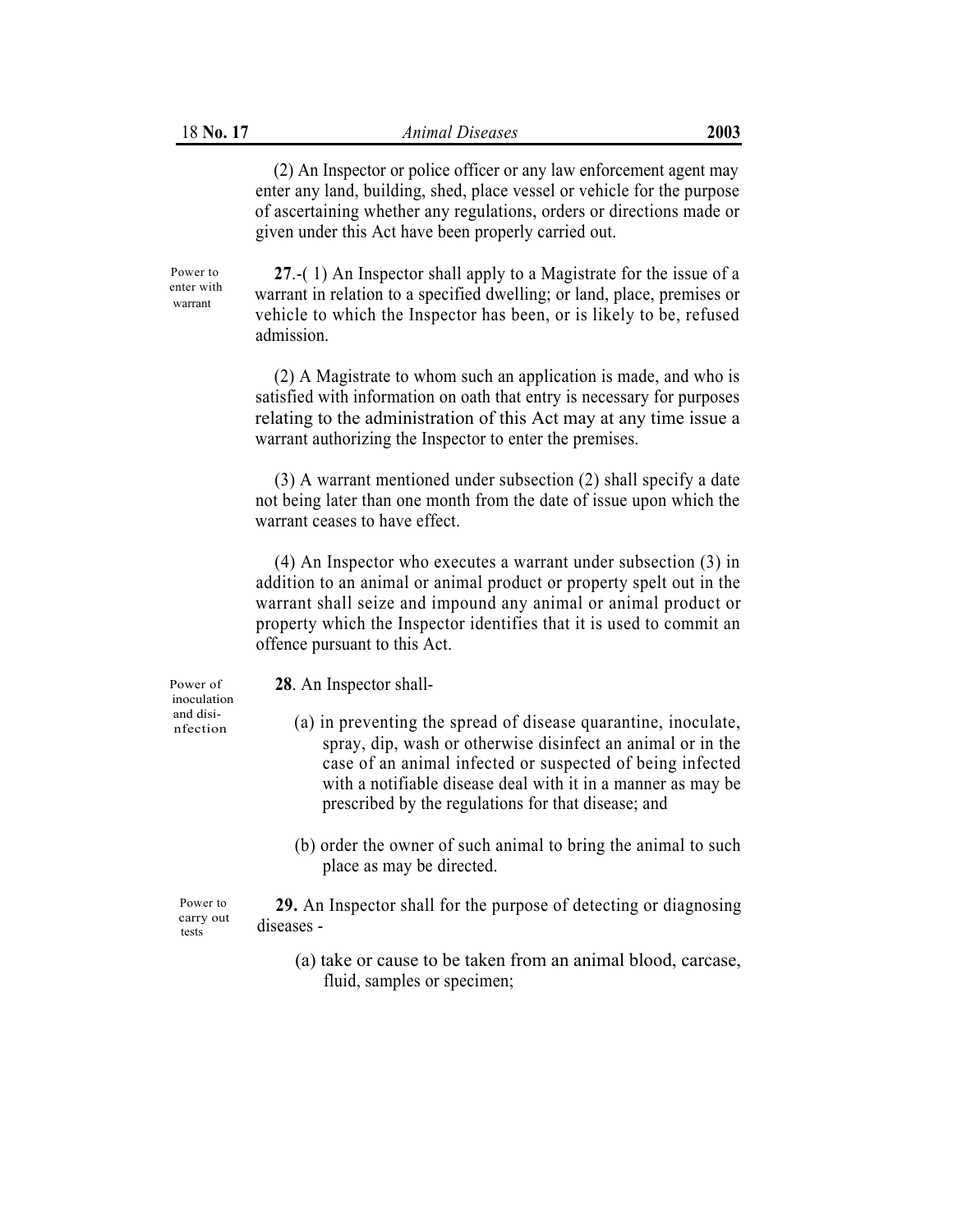(b) take or cause to be taken from any building, shed or place or vehicle fluid or hay, straw, litter; and

(c) apply such other tests as he may consider necessary.

**30**. The owner of an animal, animal product or animal waste shall produce the same for inspection when called upon to do so by an Inspector pursuant to this Act.

**31**.-(1) An Inspector shall have power to seize and impound an animal, animal product, animal waste, fodder or fitting or any vehicle, that is placed, exposed, moved, imported or sold contrary to a prohibition or restriction provided for under this Act, or which the Inspector reasonably suspects to be infected with a notifiable disease, or which is astray in or near a place where there has been an outbreak of a notifiable disease.

(2) Where in the opinion of the Inspector it is not necessary to destroy the animal or thing seized, the Inspector shall-

- (a) release the animal or animal products or property to its lawful owner;
- (b) release the animal or animal products or property to its lawful owner on conditional payment of any charges incurred, in connection with its impounding or other measures taken by an Inspector;

(3) At the time of release, the Inspector shall by order in writing require the owner to take measures to eliminate any risk associated with a notifiable disease.

**32**. Where an animal dies of a notifiable disease, the Inspector designated for the area shall give directions with reference to the burial, destruction or disposal of the carcase, animal products and animal wastes associated with the animal.

**33**.-(1) Where an Inspector has reasonable grounds to believe that a vehicle or any premises or place where animals or animal products or animal waste are commonly exposed for sale exhibition, parade, racing or any other form of recreation or competition or where animals

Inspection of animals etc.

Powers of destruction seizure and

Disposal of carcases of diseased animals

issue notices Powers to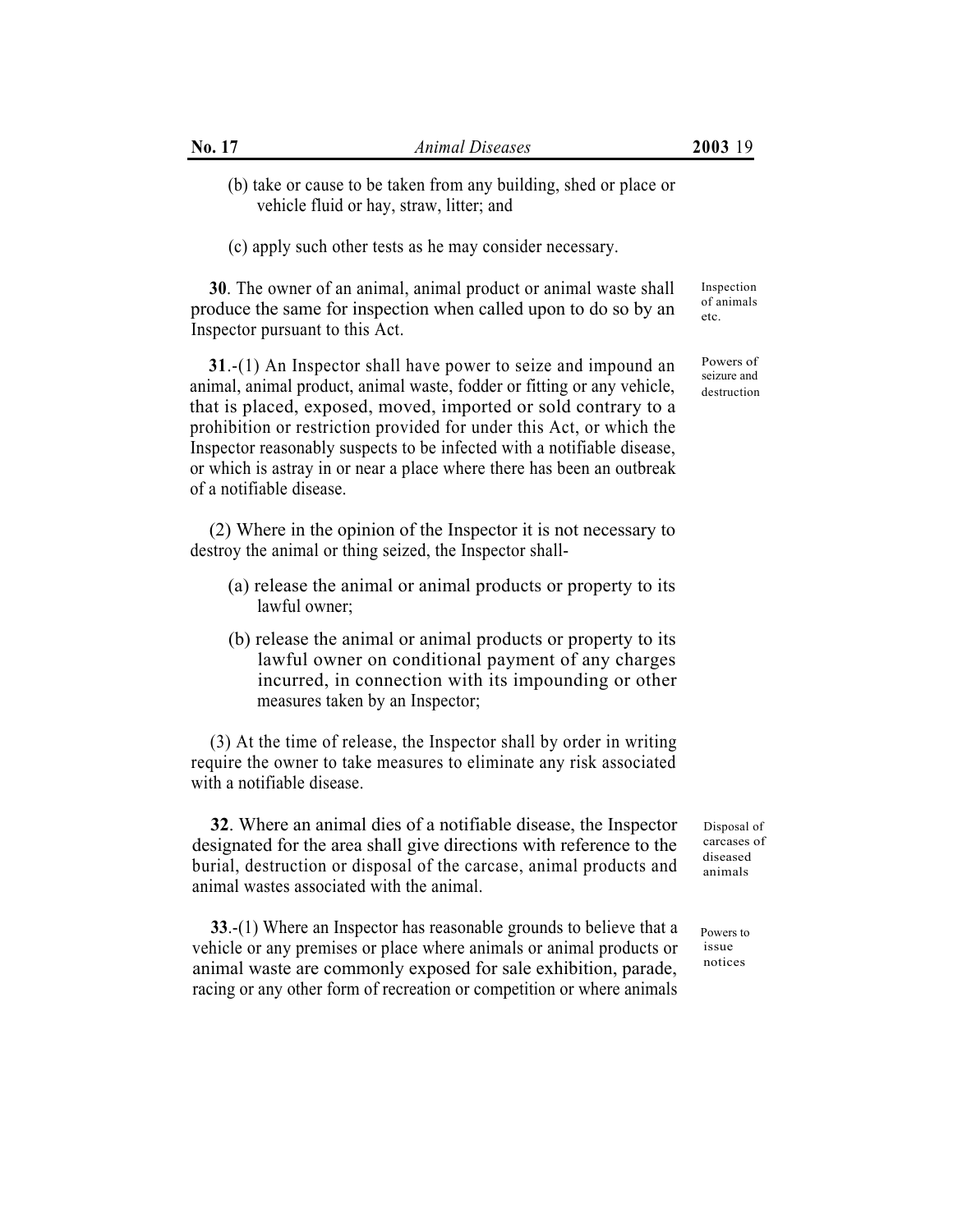or animal products are processed for human or animal consumption, is infected with a disease, he may, by notice in writing to the owner or person in charge require that person to disinfect the place, premises or vehicle specified in the notice, any fodder or fitting within the premises, place or vehicle, any vehicle within the premises or place.

(2) A disinfection notice issued under subsection (1) shall specify the time within which the owner or person in-charge is required to comply with the requirements of the notice and the manner in which the disinfections is to be carried out.

- (3) An Inspector-
	- (a) shall have power to issue notices intended to control the spread of animal diseases; and
	- (b) may erect notice boards for the display of important notices, which shall inform the general public on current measures being applied to limit the spread of notifiable diseases;
	- (c) may after consultation with a District Veterinary officer, responsible for the destination area and if he is convinced that such a permit shall not contravene this Act in preventing spread of the disease, issue permits to allow transportation of animals and animal products either into or out of a restricted area.

Power to prohibit movement

- **34.**-(1) An Inspector shall, for the purpose of preventing the spread of disease, prohibit in any place-
	- (a) the holding of any exhibition or movement of animals or animal products or animal wastes or the sale of any such products in open markets or in private yards; or
	- (b) tile slaughter of livestock for food and the sale of meat or carcases.

(2) An Inspector who exercises the powers of prohibition under this section shall forthwith inform the Director of the measures taken and success achieved and steps he intends to take to completely control the disease.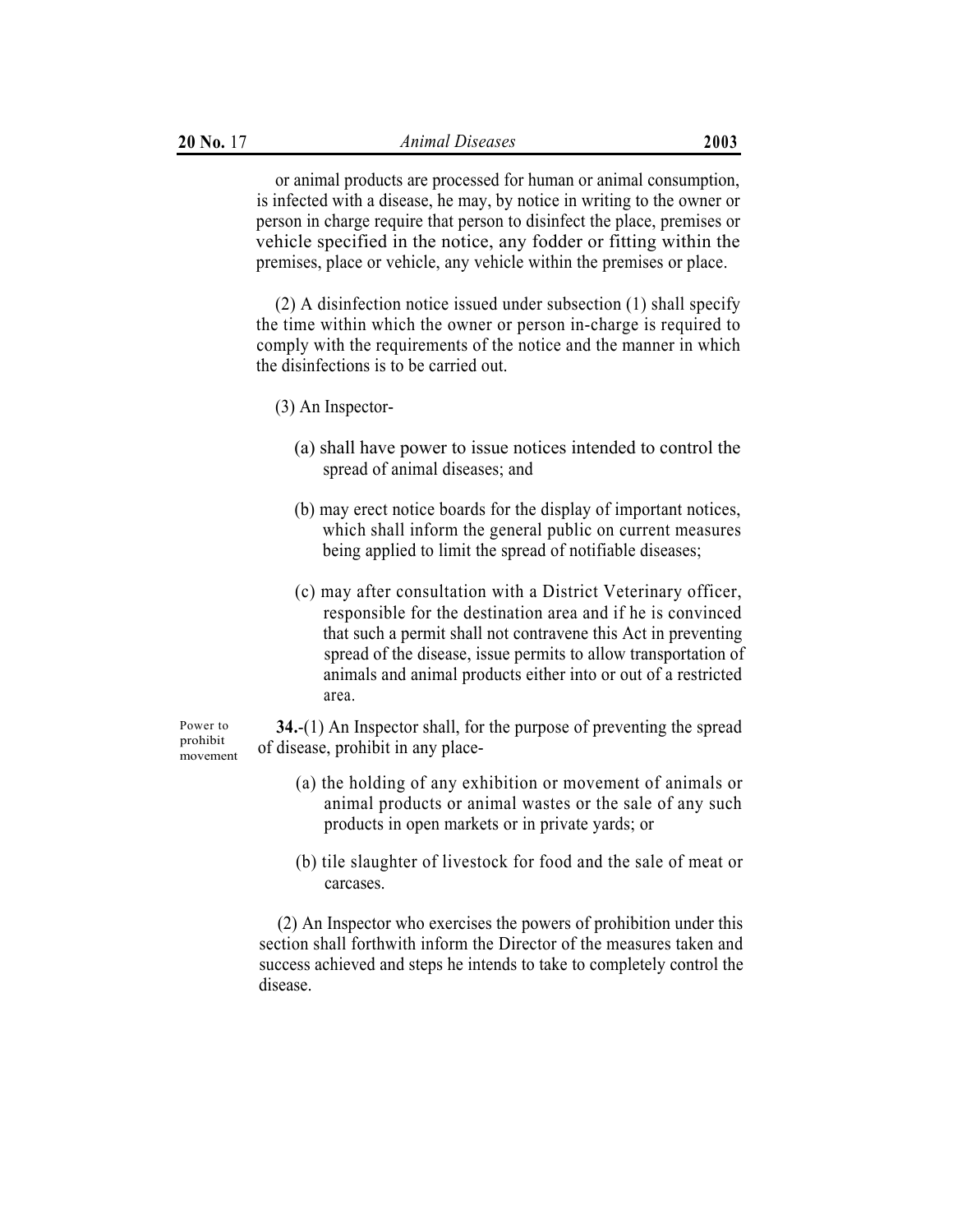**35**. For the purpose of preventing, controlling or eradicating notifiable diseases, an Inspector shall:-

- $(a)$  require any person to answer any question that the Inspector reasonably believes may provide information bearing on the prevention, control or eradication of the disease;
- (b) require any person who had been ordered or directed or given directives under provisions of this Act but failed to comply with such requirement, to vaccinate, disinfect or act as directed by the warrant and at the expense of such person;
- (c) require any person to produce any record or other document;
- (d) inspect and take extracts from or make copies of any record or other document.

**36.**-(1) For the purpose of controlling introduction of diseases into the country, an Inspector shall-

- (a) stop, board, enter, search or impound any vehicle, marine  $\frac{1}{2}$ <sup>the country</sup> vessel or aircraft;
- (b) break open and search any box, container, package or receptacle including any place that could be used as a receptacle;
- (c) inspect, count, examine, mark for identification, test, vaccinate, treat, disinfect or take samples from any animal, animal product, animal waste, fodder or fitting or any item or receptacle; and
- (d) stop the movement or order the movement or mustering of examination, testing, vaccination, treatment, disinfection or thetaking of samples. any animal or animal product, for the purpose of

(2) An Inspector shall for the purpose of identifying animals or animal products, apply special marks.

Power to examine at points of entry into

Power to get information on outbreaks<br>of diseases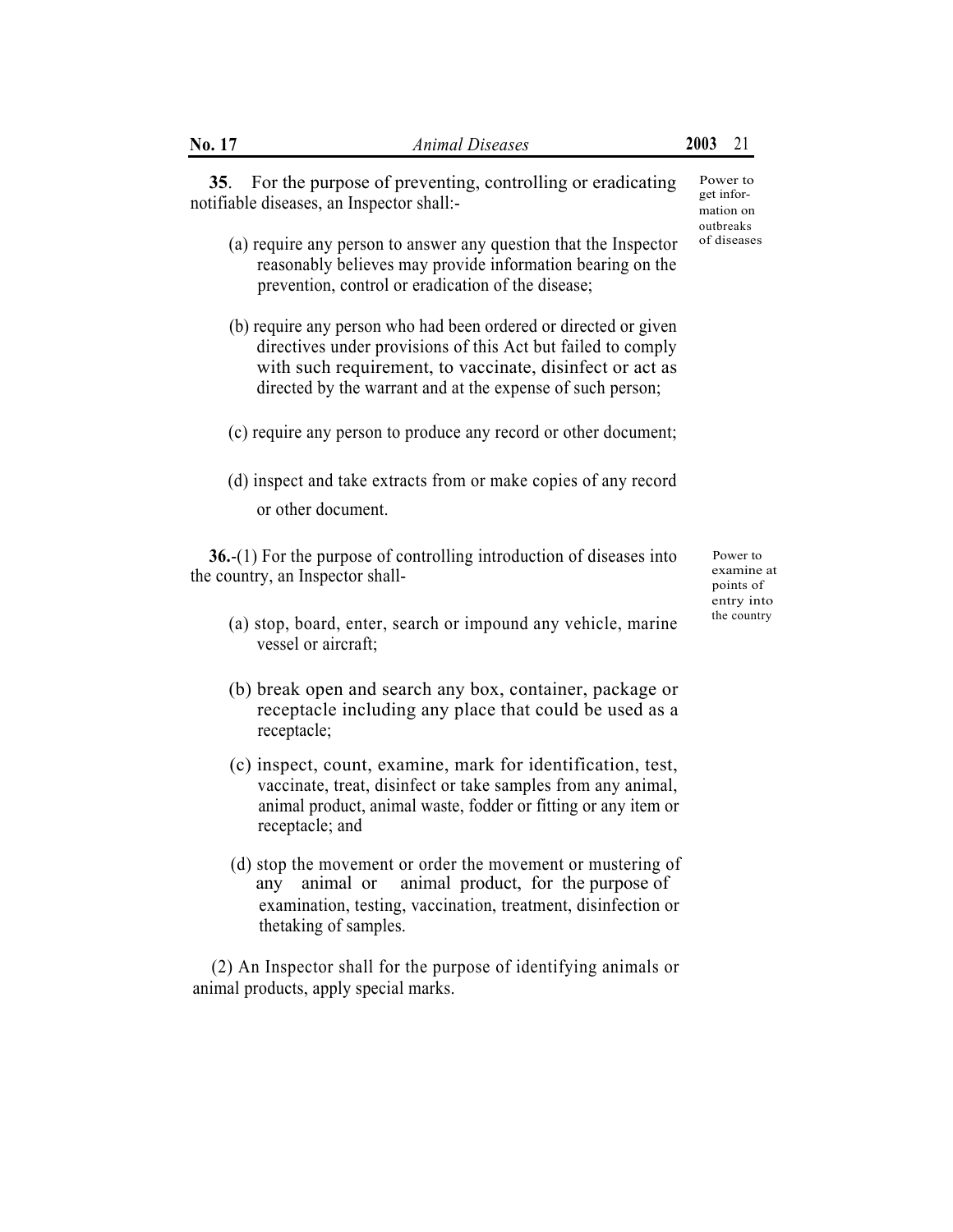Power to ensure compliance in hatchcries and artificial insemina-

tion centres

**37**. An Inspector shall, where it is necessary, use reasonable force to restrain a person who is apparently acting contrary to a requirement relating to control of notifiable diseases pursuant to this Act from so acting and may require the assistance of the police to ensure compliance with this Act. Power to use force

> **38**.-(1) An Inspector shall have the duty to ensure that, regulations and appropriate measures to limit the spread of disease are applied in hatcheries and artificial insemination centers within his area of jurisdiction.

(2) No person, group of persons or company may keep or use pre- mises for hatching an egg for sale of a chicken unless the person, group of persons or company holds a licence issued by the Minister in respect of the premises for that purpose.

(3) No licence shall be issued by the Minister unless he is satisfied that proper facilities and adequate resources are available for:

- (a) the maintenance of the premises in a state of hygiene to the satisfaction of the Minister;
- (b) the regular cleansing, disinfecting and fumigating of incubators and equipment used in connection with the hatching of chickens;
- (c) the recording of all eggs used for hatching to enable the property of origin of the eggs to be identified;
- (d) the recording in respect of all chickens hatched;
- (e) of particulars of the property of origin of eggs used for hatching;
- (f) of the date of hatching;
- (9) of particulars of the name and address of the person to whom the chickens are dispatched;
- (h) the date of the dispatches.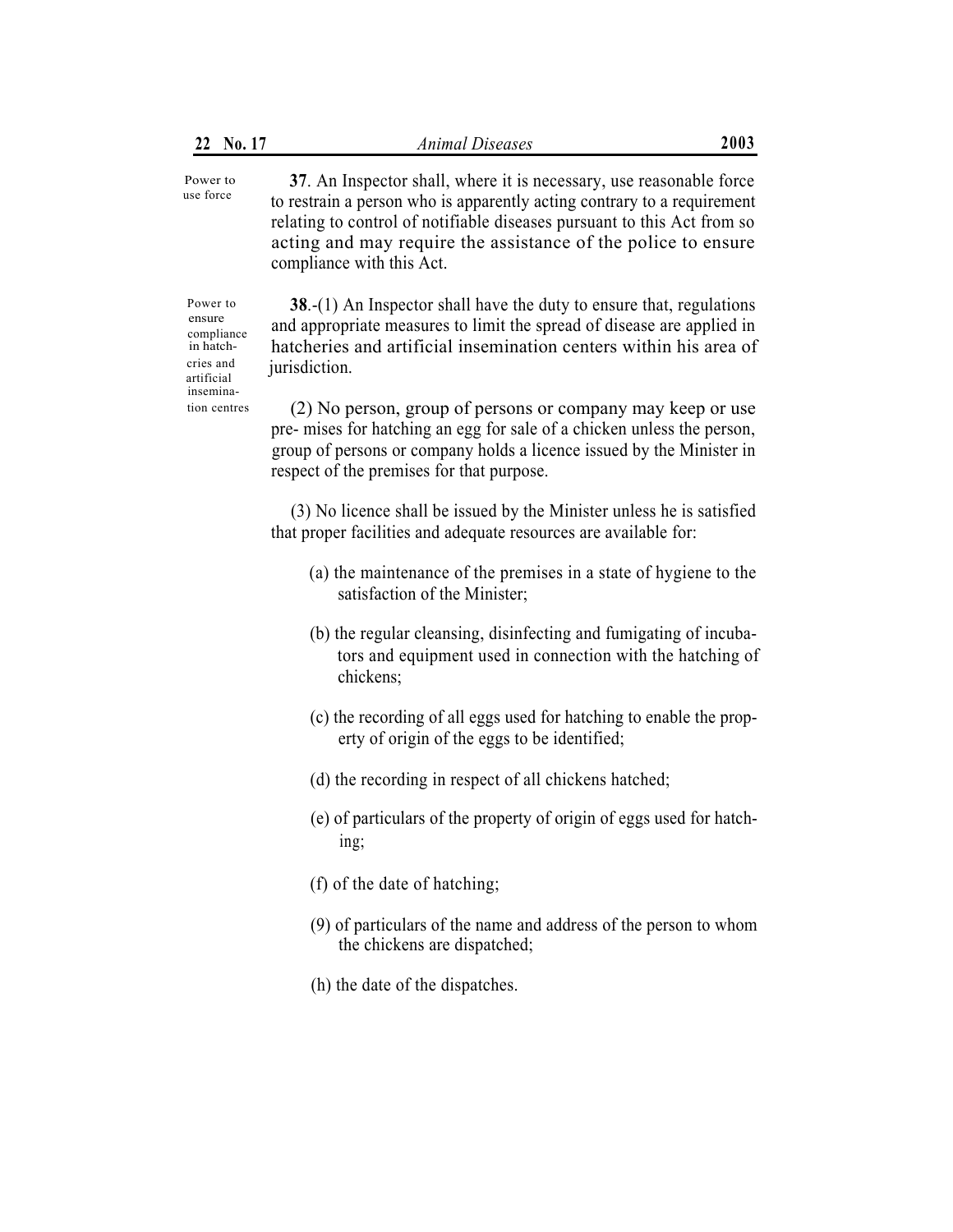(4) No person, group of persons or company may sell or use any egg for hatching for sale unless the egg is a product of a domesticated fowl which has been tested for notifiable or scheduled diseases, as listed by the Minister, at a veterinary diagnostic laboratory appointed for that purpose by the Minister,

**39**. The Director shall declare any place or area a quarantine or infected or buffer or disease free area after ascertaining status and examining animals pursuant to regulations given under Act.

## **PART VI**

#### **COMPENSATION**

**40**.-( 1). The Minister shall order compensation to be paid to the owner of animal, where physical evidence is provided that an animal is slaughted or destroyed as consequences of a disease.

(2) The minister may specify the amount to be compensated according to the market value.

**41.** Claims which arise from the destruction of animals, animal products or property shall be according to regulations pursuant to this Act and shall be lodged in a prescribed manner to the Director within thirty days after the death or destruction or such longer period as the Minister may prescribe.

**42**.-(1) Compensation may be withheld in whole or in part by the Minister where -

- (a) doubt or dispute arises to the entitlement of a person to receive compensation as stipulated under this Act;
- (b) the owner of or the person having the possession, care or control of animal, animal product or properties in respect of which compensation is claimed has committed a violation or an offence under this Act;
- (c) the animal or animal product at the time it was imported to Tanzania was already affected or contaminated by a disease.

Claim for compensa-

tion

Entitlement to compensation

Compensation to be withheld

Powers to make

declarations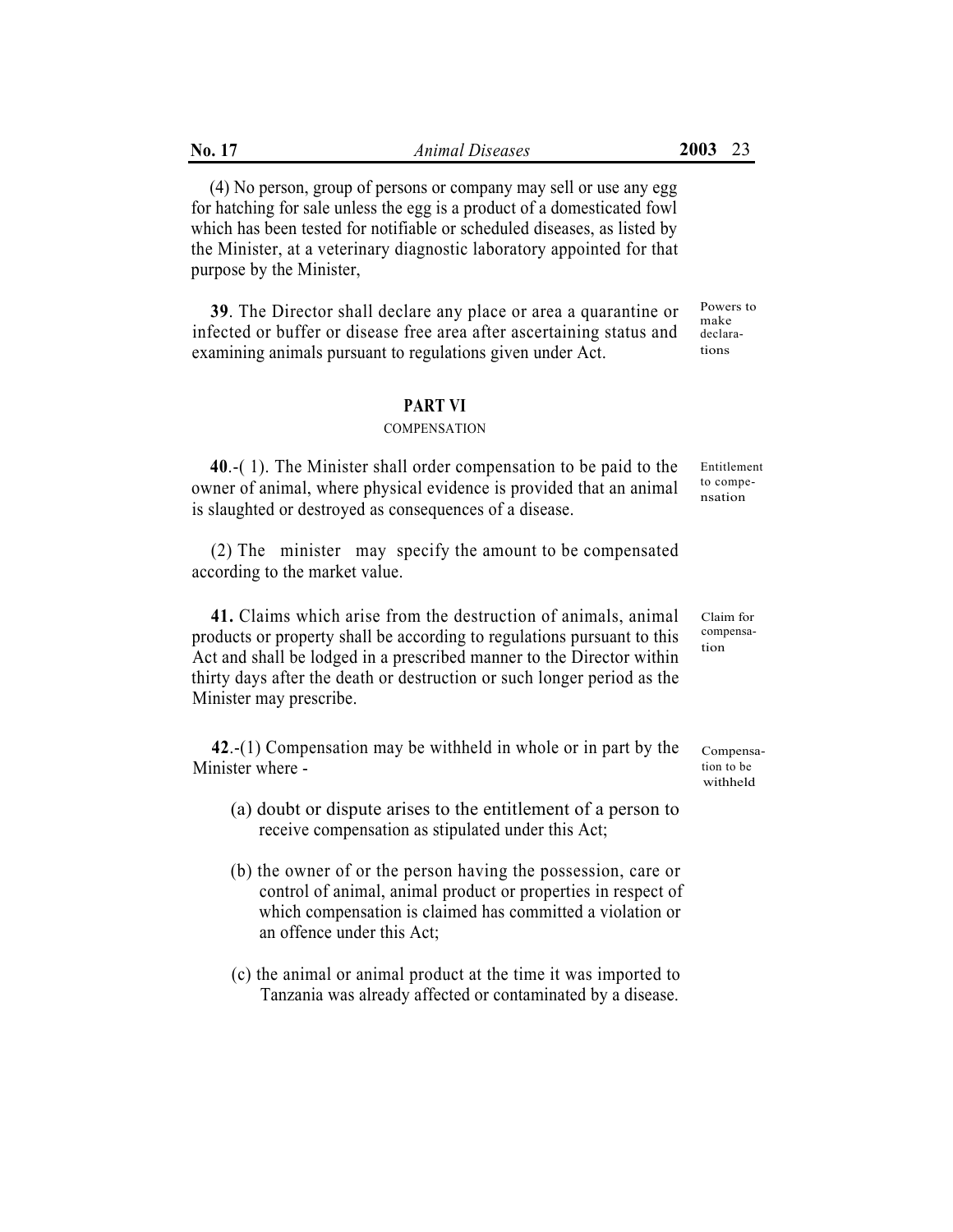(2) A person who contravenes section 40 or who deliberately breaks, alters, tampers with or removes a seal or other identifying device in contravention of the regulations or forfeits any claim to compensation in respect of animal, animal product or property, commits an offence and shall on conviction be liable to a fine not exceeding one hundred thousand shillings or to imprisonment for a term of not less than six months or to both.

(3) In determining the amount of compensation to be paid under this Act, no allowance for loss of profit occasioned by breach of contract or loss of production or any other consequential losses shall be made.

#### **PART VII**

COMPULSORY ANIMAL DISEASES PREVENTION MEASURES

Movement **43**.- No person shall-<br>of livestock

- (a) move an animal on foot or by use of a vehicle outside the Inspectors' area of jurisdiction without a permit, or
- (b) move an animal or animal products or animal wastes from outside of the country or introduce animals into any area without a permit.

Issuance of permits

- **44**. The Inspector shall for the purpose of disease control issue permits where -
	- (a) he has satisfied himself that animals are examined clinically healthy and are free from diseases;
	- (b) the owner has satisfied the Inspector that he has fulfilled conditions under compulsory disease control which include vaccination.

tary border post and internal chekpoints

Zoosani- **45.**-(1) Migrating herds, trade livestock shall be controlled at obligatory border post and internal check points where official Veterinary inspection shall be carried out.

> (2) The Director shall be responsible for the establishment and maintenance of border posts and internal check point.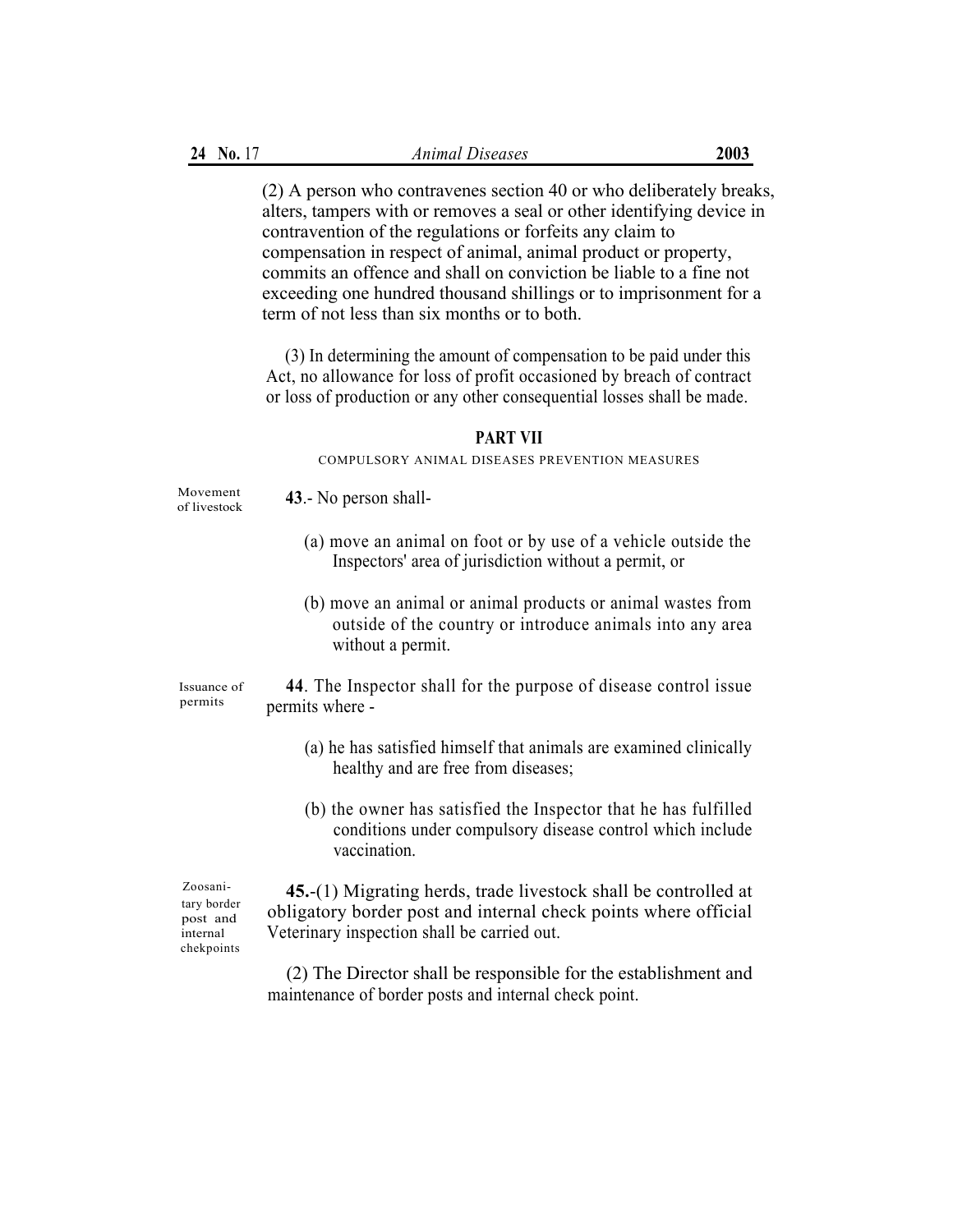(3) The Minister may by order, announce and vary the border post and internal check points.

**46.**-(1) The owner of livestock shall have the duty to take reasonable steps to ensure that his livestock is identified at all times and in a manner specified by the regulations.

(2) The Director may for the purpose of identification, design register and regulate the manufacture, use and distribution of identification devices.

(3) Any person intending to manufacture livestock identification devices shall not make or sell or offer or expose for sale devices intended for identification of livestock unless the person receives a written permit from the Director.

(4) The Inspector shall use special definitive identification during disease outbreaks.

**47**. The Minister may for the purpose of implementing compulsory disease control, delegate powers of prevention and control of diseases to Local Government Authorities.

**48**. The Director shall, for the purpose of controlling diseases, establish a national epidemiological system.

**49.**-( 1) The Minister may, upon consultation with the Director, by order, declare an area to be a Disease Free Zone area and prescribe:

(a) the use of such area;

- (b) the measure to be taken by owners of cattle within a Disease Free Zone;
- (c) measures to be taken by owners of cattle outside a Disease Free Zone in order to prevent introduction of diseases into such area.
- (2) Without prejudice to subsection (1), an area shall be classified disease free if -

Compu-Isory animal identification

Power to delegate

System for disease control

Declaration of disease free areas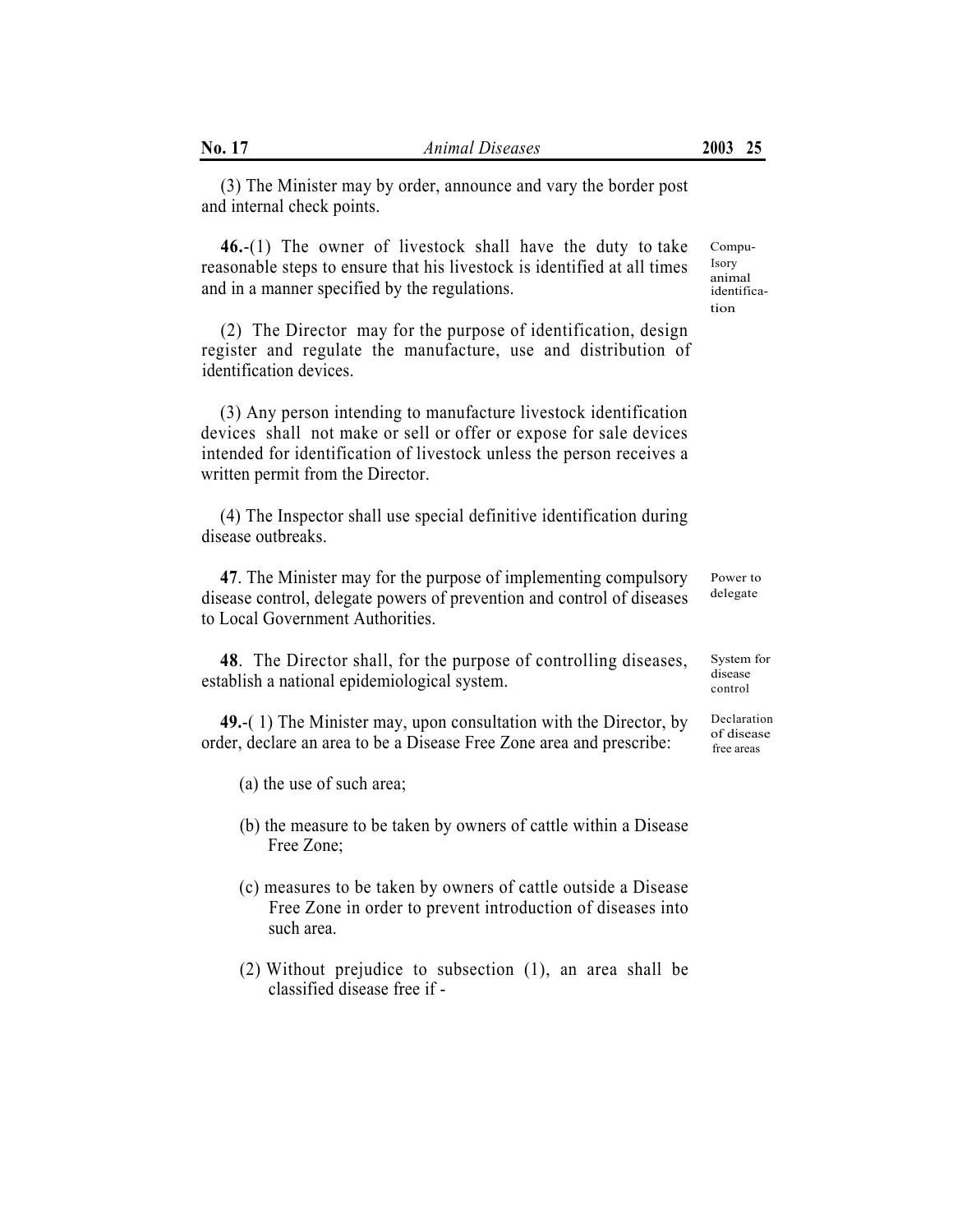- (a) diseases announced by the Director have not occurred for a specified period;
- (b) no notifiable disease has occurred in the area for the past specified period;
- (c) measures to prevent introduction of disease or infection are in place;
- (d) a buffer zone or a natural barrier exists to prevent animals other than livestock to enter the area;
- (e) no diseases announced by the Director have been detected in neigbouring areas including wildlife establishments.

(3) An area shall have the disease free status removed by the Director when any of the above mentioned provisions are contravened.

Declaration of chernicals for use in disease control

**50**.-(1) No person shall test, register or use animal pesticides or animal chemicals for disease control in the country without a written permission of the Director in respect of that particular animal pesticide or animal chemical.

(2) Any person who produces, distributes and stores or sells or deals with pesticide and other registered chemicals shall-

- (a) ensure through research or otherwise the chemical is maintained according to approved standard;
- (b) provide information of any change or anticipated change and that shall be three months before the introduction of the change.

(3) Every pesticide or chemical substance for sale or offer for sale shall bear on the container in Kiswahili and English-

- (a) a trade name and registration number;
- (b) a description of the active ingredients in relation to netweight or volume;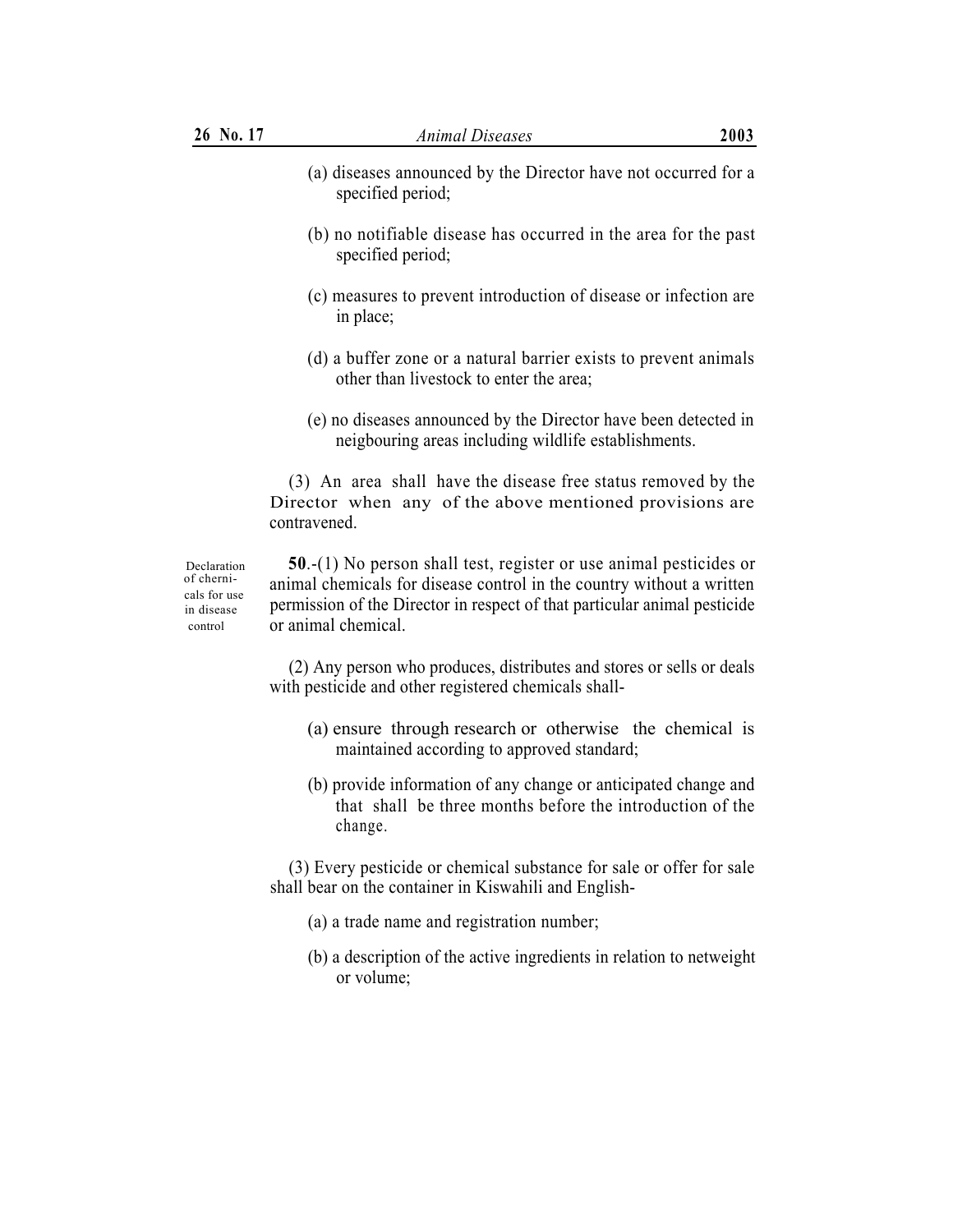- (c) dose or amount to be used;
- (d) a description of precautious to be taken on tissue or animal;
- (e) a description of treatment in case of emergency;
- (f) instruction on disposal of use of chemicals;
- (g) the name and address of the holder of the registration certificate;
- (h) date of manufacture;
- (i) expiry date;
- (j) batch number; and
- (k) the name of the registration authority.
- (4) No person shall
	- (a) distribute, sale or offer or expose for sale any pesticide or chemicals which are not registered or conform to requirements of this section and regulations made under this Act; and
	- (b) carry out research or activities related to research on notifiable diseases without a permit from the Director.

#### **PART VIII**

## GENERAL PROVISIONS ON COTROL OF ANIMAL DISEASES

**51**.-( 1) The Inspector may, if he is of the opinion that, milk produced for sale from an animal would be deleterious to the health of human beings or unfit for human consumption -

Restrictions on milk and milk product

- (a) by written notice given to the dairy farmer upon whose dairy farm the animal is kept -
	- (i) prohibit the use of the animal for the production or preparation of any milk product for the sale for a period as may be determined; and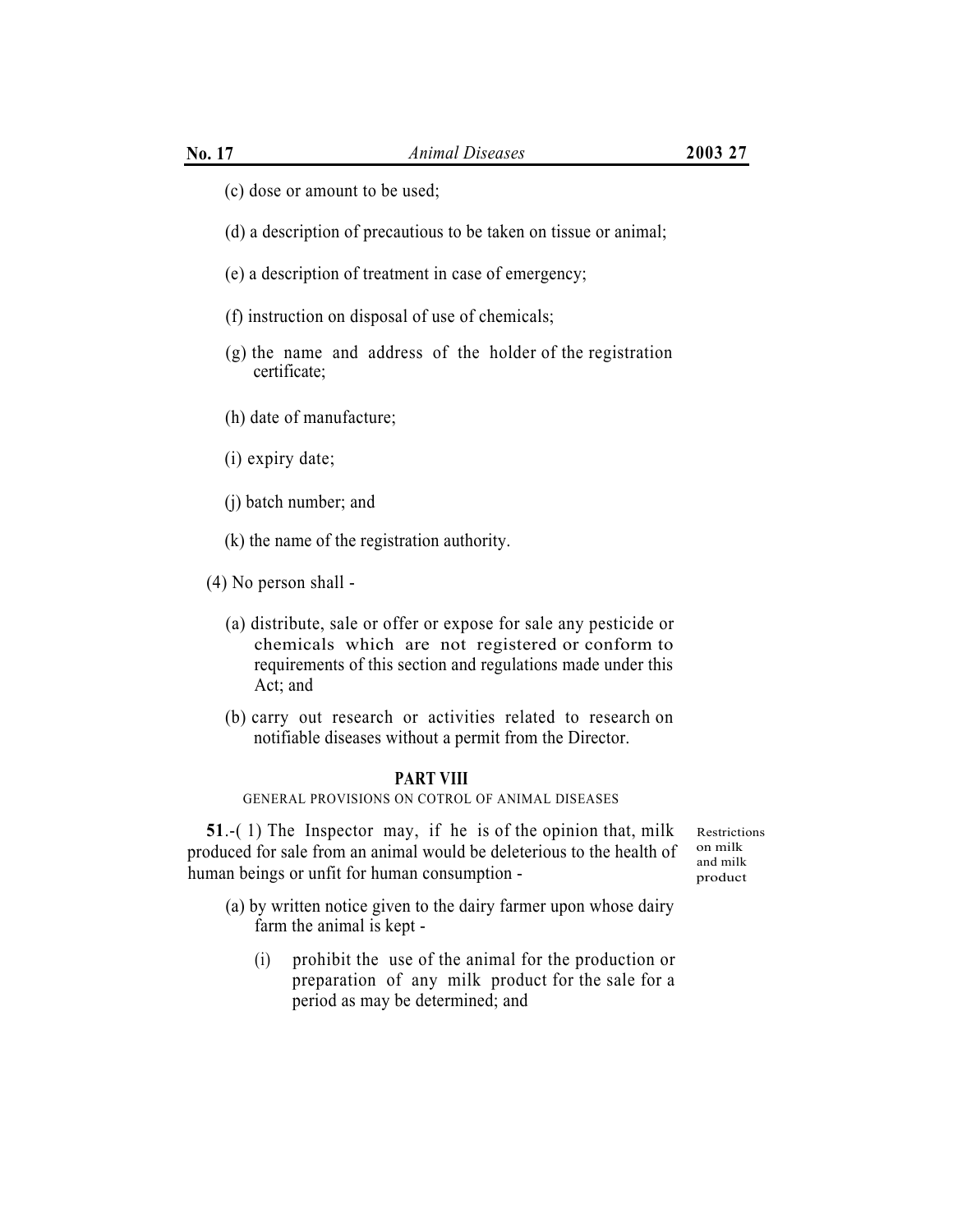- (ii) mark the animal or cause the animal to be marked in a non-permanent manner as may be prescribed by the regulations; or
- (b) after examining the animal
	- (i) prohibit permanently the use of the animal for production or preparation of any milk product for sale; and
	- (ii) mark the animal or cause the animal to be marked in a permanent way.

(2) A dairy farmer who is given a written notice under subsection (1 ) shall prevent the use of the animal to which the notice relates for the production or preparation of any dairy product for sale for the time prescribed in the notice.

(3) No person shall use or permit the use of an animal to which the notice relates for the production or preparation of any milk product.

on meat<br>and meat

Restrictions **52**. No person shall -

- $\alpha$ <sup>and meat</sup> (a) sell or buy meat from a diseased animal that may affect and meat human health or effluence the spread of diseases to other animals or to other areas in the country;
	- (b) compound animal feeds using diseased meat or meat product.
	- (c) sale or buy meat from an animal affected by any other conditions considered to render the meat unfit for human consumption.

 $\frac{\text{Slaughte}}{\text{displacement shall be of}}$  53.-(1) The slaughterhouse premise or establishment shall be of suitable design, layout and construction in order to facilitate disease detection during antemortem inspection and postmortem inspection by an Inspector.

> (2) An antemortem inspection shall be carried out within twenty four hours preceding slaughter in a registered slaughterhouse premise or establishment so as to ensure that only those animals that are free from diseases or conditions are permitted to proceed for slaughter.

ring premises antemortem and post mortem inspection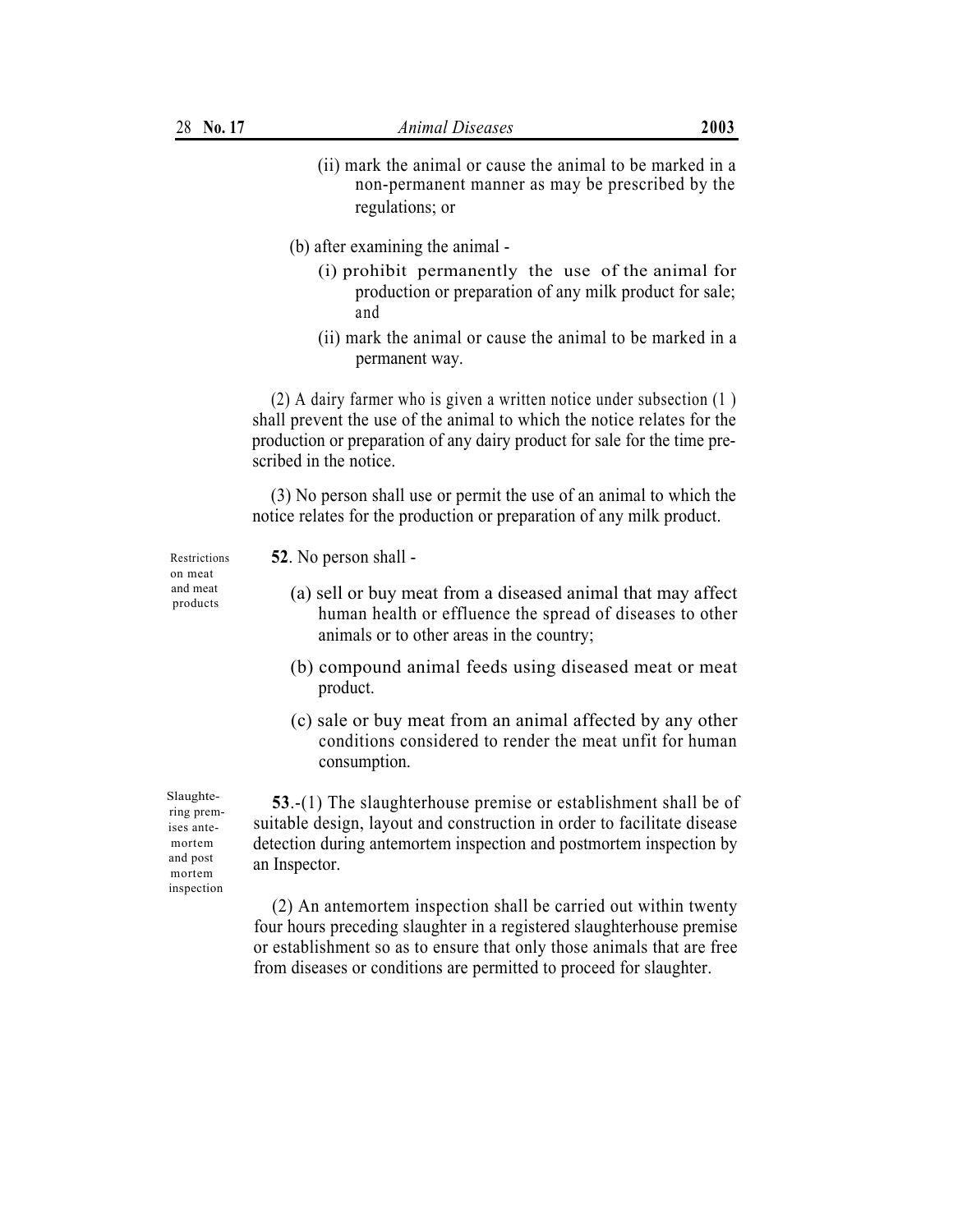(3) An Inspector shall ensure that post mortem inspection is carried out on dressed carcase to detect diseases or conditions which prevent the carcase from being passed for human consumption.

(4) Appropriate measures as provided by the regulations shall be instituted upon detection of disease or condition during postmortem inspection where such disease or condition is a threat to human or is capable of spreading to other animals.

**54.**-( 1) No person may bring or cause or permit or allow to be brought into the country any diseased animal, diseased animal product except in accordance with prior authority of the Director or certificate issued by the Director.

Restrictions to importation

(2) No person shall -

- (a) bring or cause or permit or allow to be brought into the country any animal, animal product, fodder or thing, contrary to any order or regulation prescribing the introduction of animals, animal products, fodder or thing into the country or without the animals, animal products, fodder or thing being inspected and certified in the prescribed manner;
- (b) abandon, allow to stray, drive or cause to be driven or herded any animal, or move or cause to be moved any animal product, fodder or thing introduced in the country, contrary to any order or regulation regarding the introduction and; without the animals, animal product, fodder or thing being inspected and certified in the manner prescribed.
- (3) The Director may,
	- (a) in writing authorize the bringing into the country of any diseased animal or diseased animal products that is specified in the authorization; and
	- (b) issue a licence authorizing the bringing into the country of diseased livestock or livestock products or a class of diseased animal or animal product for the period specified by the Director in the licence and may impose conditions on the licence.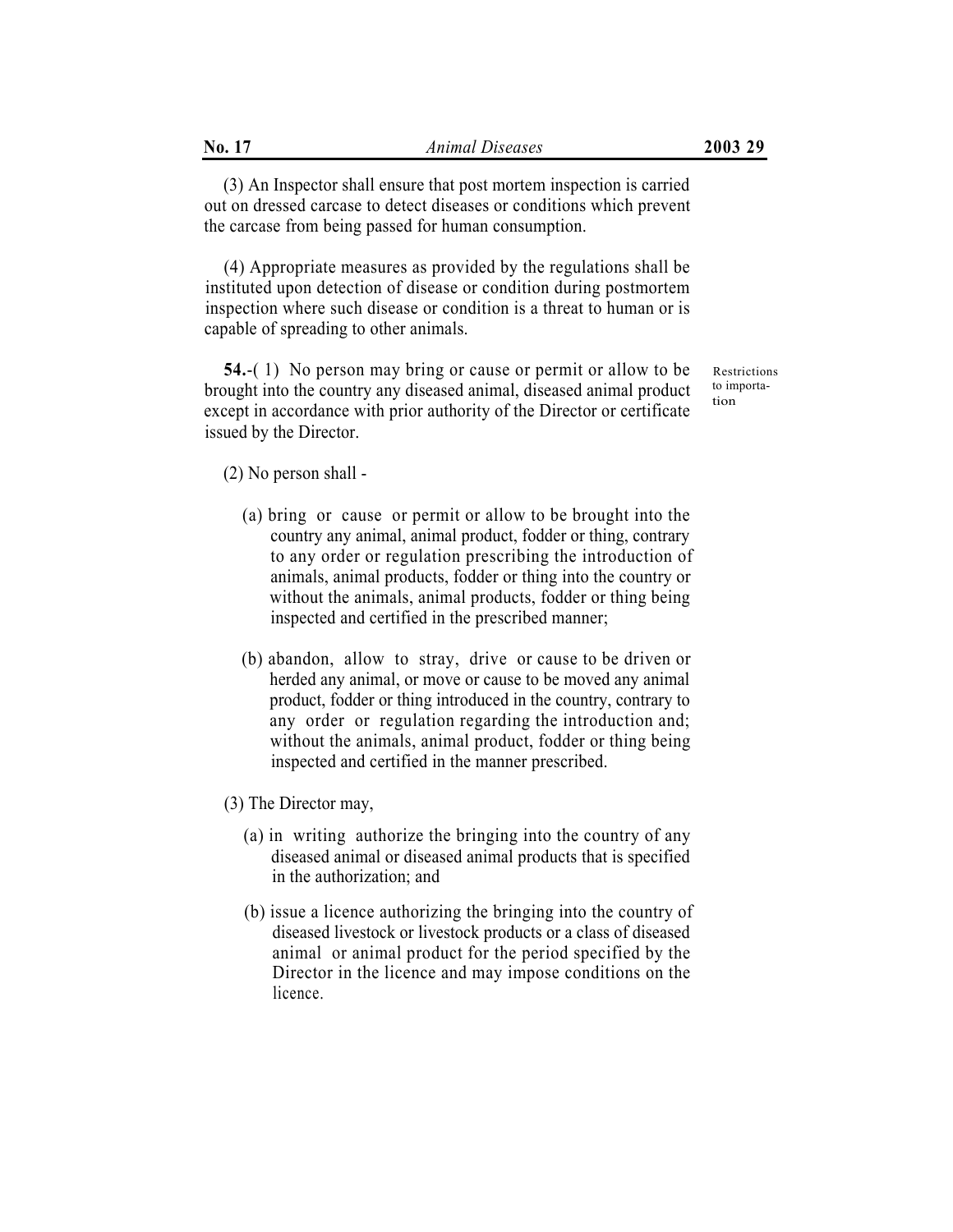(4) Importers of animals other than livestock or their products, eggs, gametes or wastes shall comply with the rules and regulations prescribed by the Minister to ensure that imported animals, animal products or animal wastes are free from any notifiable disease:

on artificial insemination

- Restrictions **55**. No person, group of persons or company shall-
	- (a) sell semen from any sire unless, at the time, the semen was collected from a sire registered and approved by the Director.
	- (b) sell any semen if that person, group of persons or company suspects or has reasonable cause to know the semen is diseased;
	- (c) use any premises for the collection of any semen for sale unless the person, persons or company holds a licence issued by the Director in respect of those premises;
	- (d) conduct a course of training for persons to use semen for the purpose of artificial breeding unless the course and the person, group of persons or body delivering the course have been approved by the Director;
	- (e) import semen unless the person, group of persons or company holds a licence issued by the Director in respect of that importation.

**56.** Restrictions under section 58, shall apply *mutatis mutandis* to all activities related to collection, use and sale of embryos and ova.

Restriction on genetically moditied organisms

Use and sale of embryos and ova

> **57.** No person shall make or import or use genetically modified organisms of animal origin without a permit from the Director.

**58.** The Minister may after consultation with the Minister of bee dis- responsible for wildlife, make regulations relating to the introduction and spread of exotic and natural bee diseases and by such regulations-Prevention and control eases

> (a) regulate and monitor the introduction including the importation of exotic bees from other countries which may carry bacterial, viral, parasitic and fungal infections that will affect natural honey bee colonies;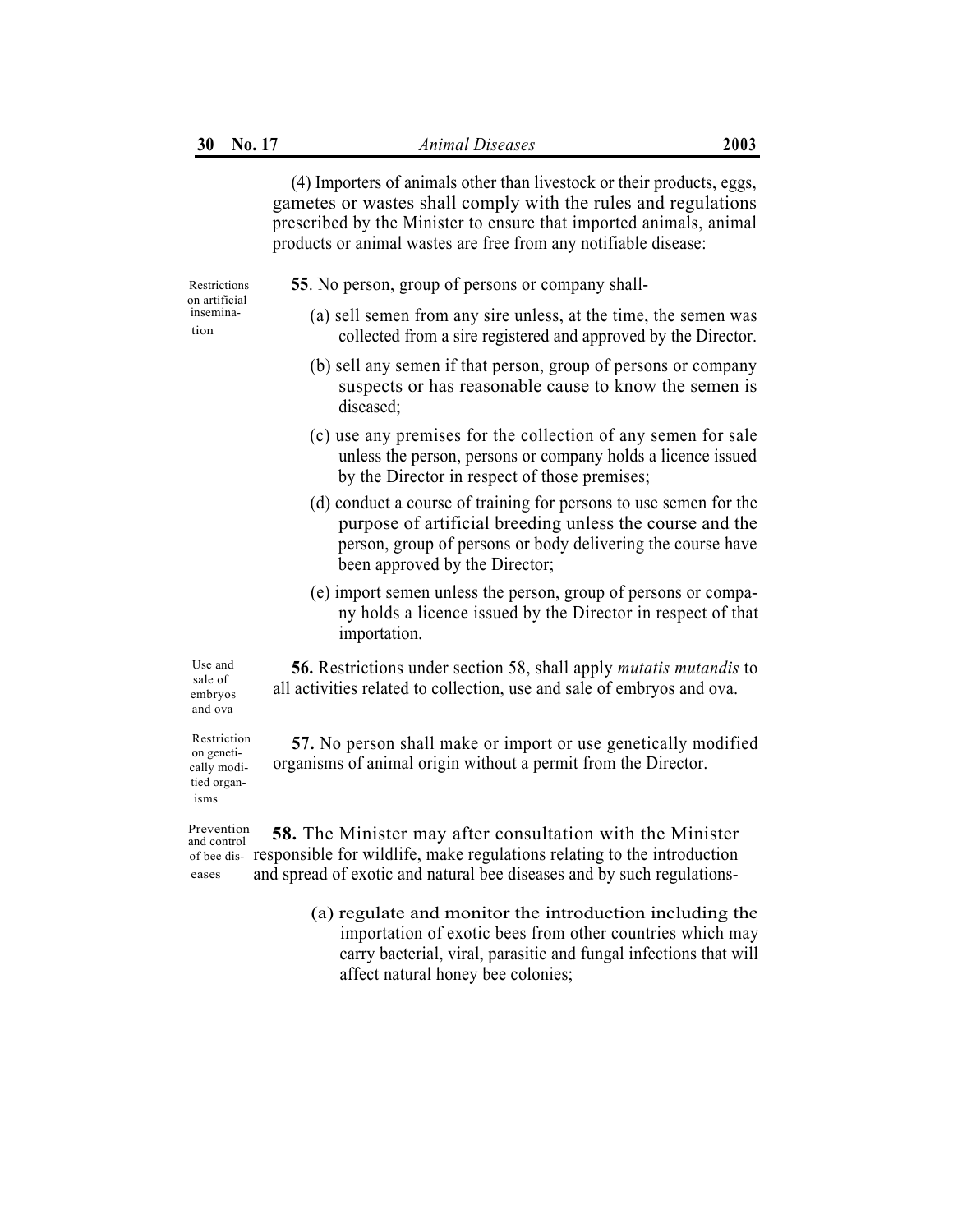- (b) introduce including the importation of honey, bee and hive products must be pasteurized and shall pass specific health certification requirements;
- (c) regulate the movement of bees between Veterinary inspectorate areas; and
- (d) control the occurrence of notifiable bee diseases.

**59.** No person shall import, export honey, bee and hive products or run, keep or maintain a bee keeping farm or enterprise for purposes of selling to other farmers without a permit from the Director.

**60.** The Minister shall after consultation with the Minister responsible for Fisheries, make regulations for -

- (a) assessment of fish health status in the production sites  $e^{cases}$ through inspections and standardized procedures;
- (b) eradication of fish diseases by slaughtering of infected stocks, and restocking with fish from approved disease free resources;
- (c) regulating and monitoring the introduction and transportation of fish.

### **PART IX**

#### MISCELLANEOUS PROVISIONS

**61**.-(1) Where a person is seen or found committing or suspected of being engaged in committing an offence against this Act or any regulation made under this Act, an Inspector or a Veterinarian or a Paraprofessional or Police Officer shall, without warrant, stop and detain the person; and if his name and address or other indications of identity are not known to such Officer and he fails to give them to the satisfaction of the Officer, the Officer may, without warrant, arrest that person.

(2) Where the Officer or Inspector arresting is not a Police Officer, he shall, hand over the offender to a Police Officer or, in the absence of a Police Officer, take the offender, or cause him to be taken, to the nearest police station or local state Authority.

of fish dis-

Restrictions on bee keeping

Prevention and control

Detection and arrest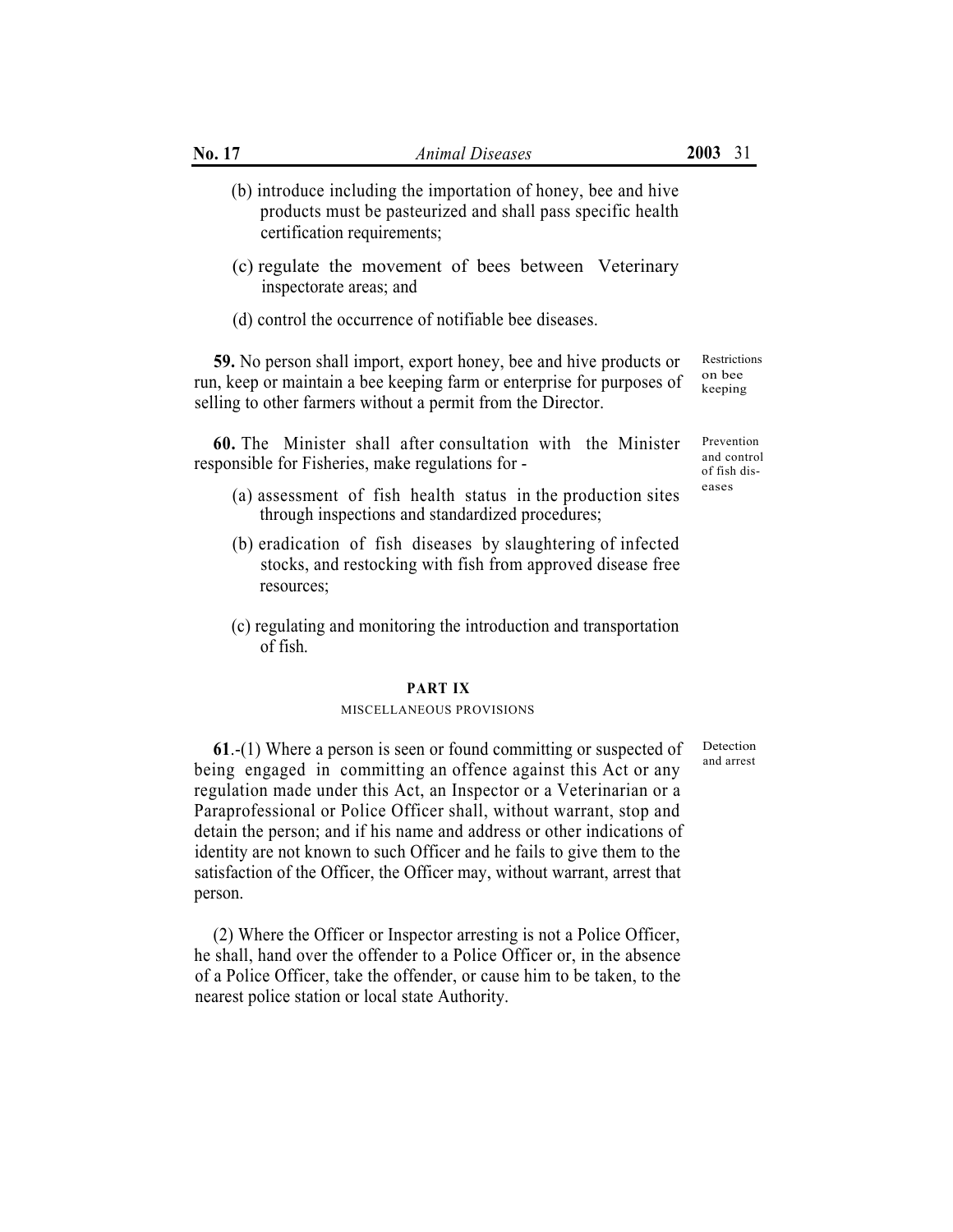(3) Any Inspector or Veterinarian or Police Qfficer shall seize and examine any animal, carcase, vehicle, vessel or thing with regard to which he suspects that an offence against the provisions of this Act has been or is being committed and may order the same to be taken back to any area or place wherefrom it may be suspected to have been unlawfully removed or may remove it to any place and detain it there subject to the orders of a Magistrate:

Provided that, any seizure and detention so made shall be reported forthwith by the Inspector or Veterinarian or Police Officer to a Magistrate having jurisdiction in the District within which the seizure has been made.

(4) Where it is reported to a Magistrate that any animal or thing has been seized and detained under subsection (2) *a*nd the person who is alleged to have committed an offence in respect thereof is unknown, the Magistrate may if he is satisfied that there is reason to believe that such offence has been committed, order the animal or thing to be forfeited.

(5) Where the owner is known but cannot immediately be found, no order shall be made against him until the owner have had an opportunity of appearing before the Magistrate to show cause as to why such order shall not be made.

(6) The Magistrate may order the owner of any animal or thing seized and detained under this section to pay such sum as he may consider reasonabte to cover the expenses connected with the removal of such animal or thing to the place of detention, and in the case of an animal, the cost of its maintenance during such detention.

(7) Where the owner fails to pay the sum prescribed by the Magistrate within the time specified in the order, the animal or anything seized shall be forfeited.

ties

# Offences **62.-**(1) Any person who - and penal-

(a) acts in contravention of or fails to comply with any of the provisions of this Act or any order, direction or prohibition or restriction given lawfully or made there under; or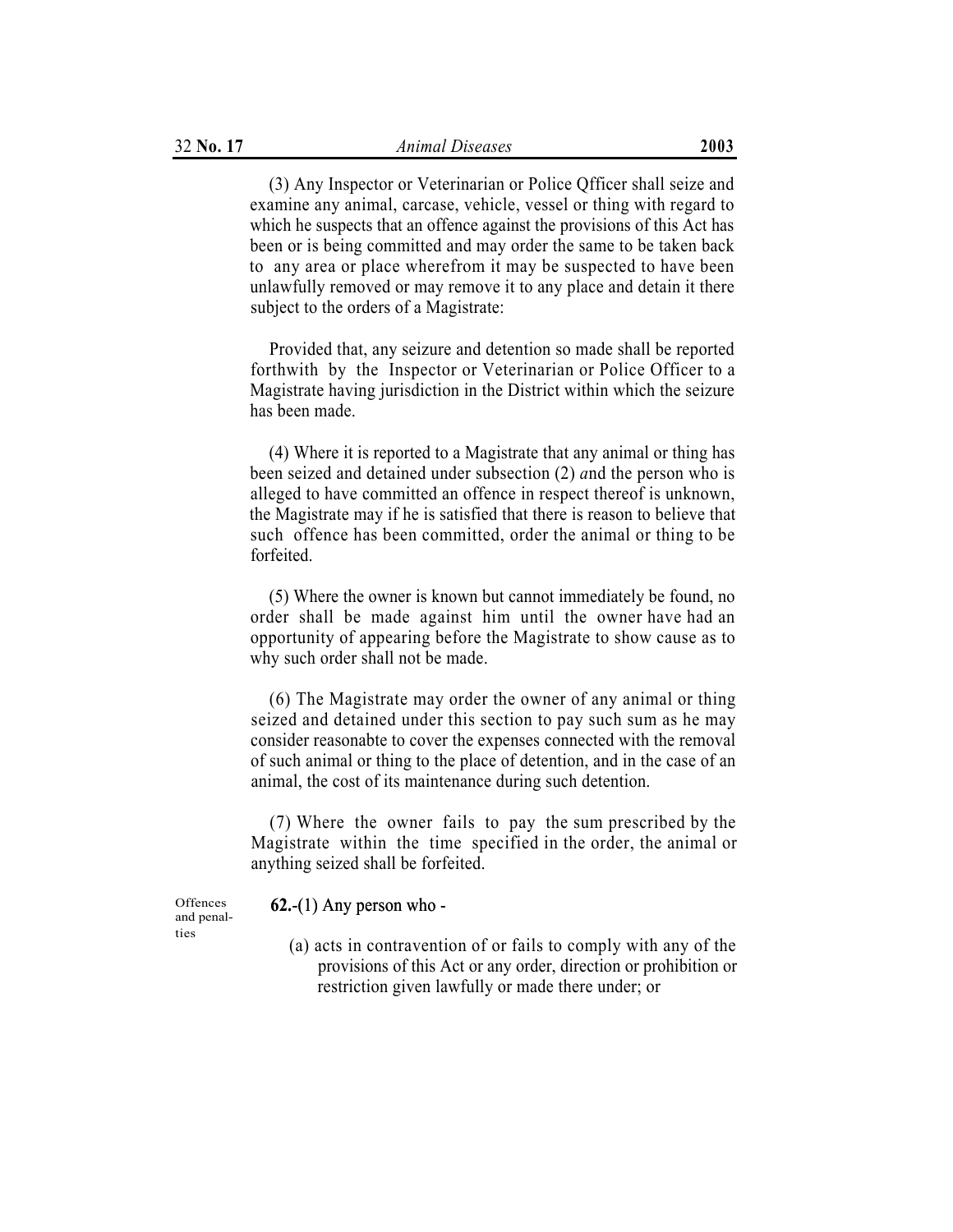commits an offence and is liable on conviction to a fine of not less than three hundred thousand shillings or not more than five hundred thousand shillings or imprisonment for six months or to both such fine and imprisonment.

(2) Where any person is convicted of an offence, the court convicting such person shall in addition to or in lieu of imposing any other punishment, order that the animals or things or any of them in respect of which such offence has been committed be forfeited.

**63**. In prosecution for an offence against this Act, a report signed by 63. In prosecution for an offence against this Act, a report signed by an Inspector or a Veterinarian as to the presence of disease in any animal or thing examined by him may be accepted as evidence unless the accused person requires the officer to attend as a witness and the court considers his attendance necessary. Reports

| <b>64.</b> (1) The Animal Diseases Ordinance, is hereby repealed. | Repeal and |
|-------------------------------------------------------------------|------------|
|                                                                   | savings    |

(2) Notwithstanding the repeal of the Ordinance under subsection (1), any subsidiary legislation made under the repealed Ordinance, will continue to be enforced until revoked or replaced by the new subsidiary legislation to be made under this Act.

**65.**-(1) The Minister shall, to the extent that is necessary to the control of animal diseases or for averting disease outbreaks and other dangers, issue regulations for carrying out the purposes and provisions of this Act.

(2) Without prejudice to the generality of subsection (1), the Minister may make regulations-

- (a) appointing and empowering Inspectors and any other officer pursuant to this Act;
- (b) prescribing measures for identification of animals at all times for purposes of traceability and also for specific identification during disease outbreaks;

Power to make regulations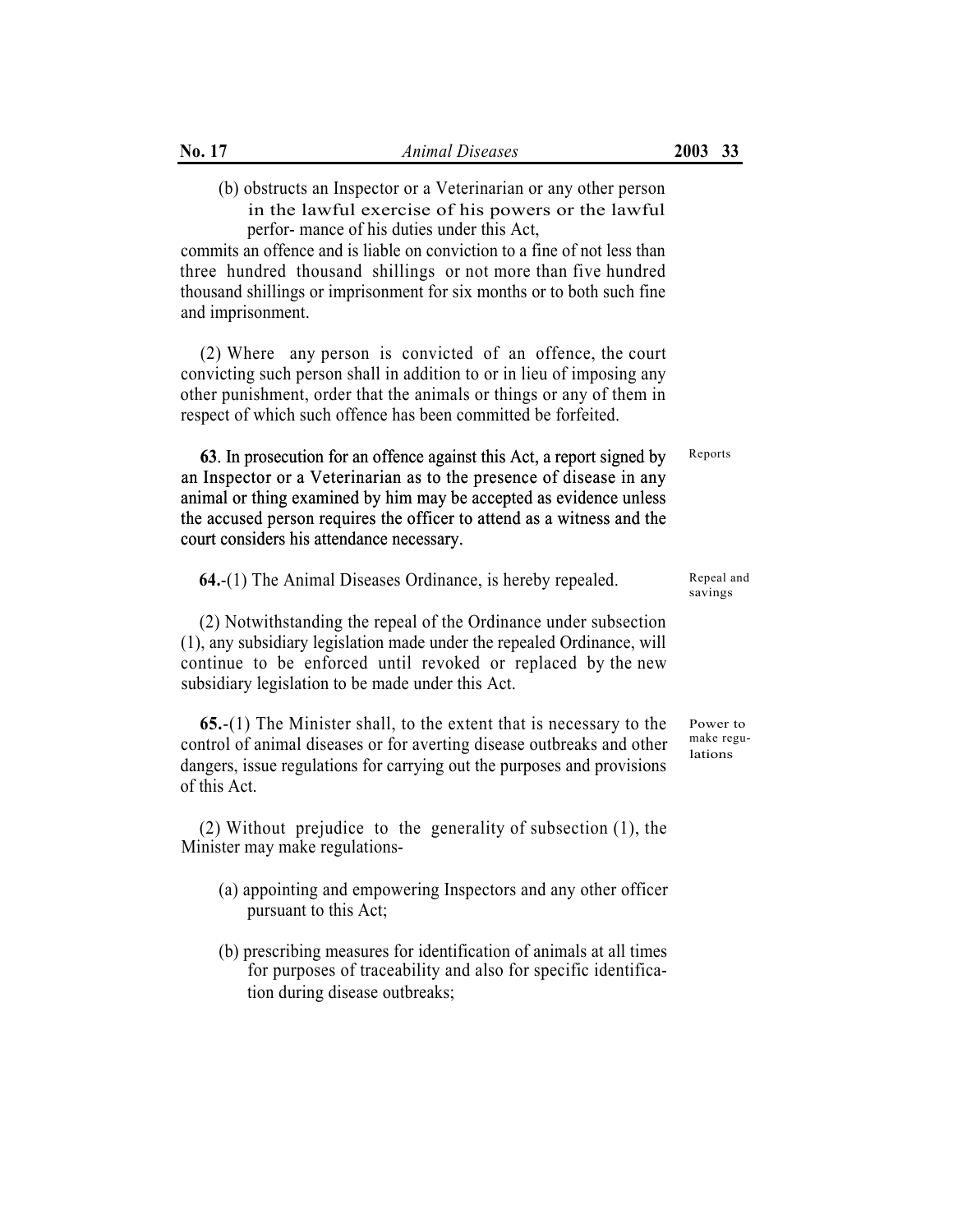- (c) prescribing measures for checking outbreaks of all animal diseases including notification, quarantine, disposal and any other measures of disease control;
- (d) prescribing in consultation with Ministers responsible for wildlife, national parks, conservation areas, fisheries, beekeeping, measures governing the control of diseases in animals other than livestock including notification, quarantine, disposal and any other measures of disease control;
- (e) prescribing rules governing compensation to be paid for livestock and animals other than livestock slaughtered, died or destroyed for purposes of disease control and shall include entitlement, modalities. compliance and conditions which may lead to compensation to be withheld;
- (f) prescribing how to categorize a disease as notifiable as well as the specific control and disposal measures including epidemiological technical details of quarantine measures for each notifiable disease;
- (g) prescribing regulations governing movement and transportation of animals, animal products and animal wastes;
- (h) prescribing rules governing the seizure, detention and disposal of any animal in relation to which a breach of this Act or of any regulation, order or direction made or given thereunder has been committed;
- (i) prescribing compulsory disease control measures for all areas in the country including specifying measures to be taken by owners of animals, Local Government Authorities and Inspectors and Veterinarians;
- (j) prescribing conditions and the tests to be carried out for classification of areas as disease free areas;
- (k) prescribing regulations governing the importation, testing, distribution of acaricides or chemicals for use in animal diseases control including the establishment and maintenance of a register, manner, composition, time, place and codes for proper use for acaricide or chemical;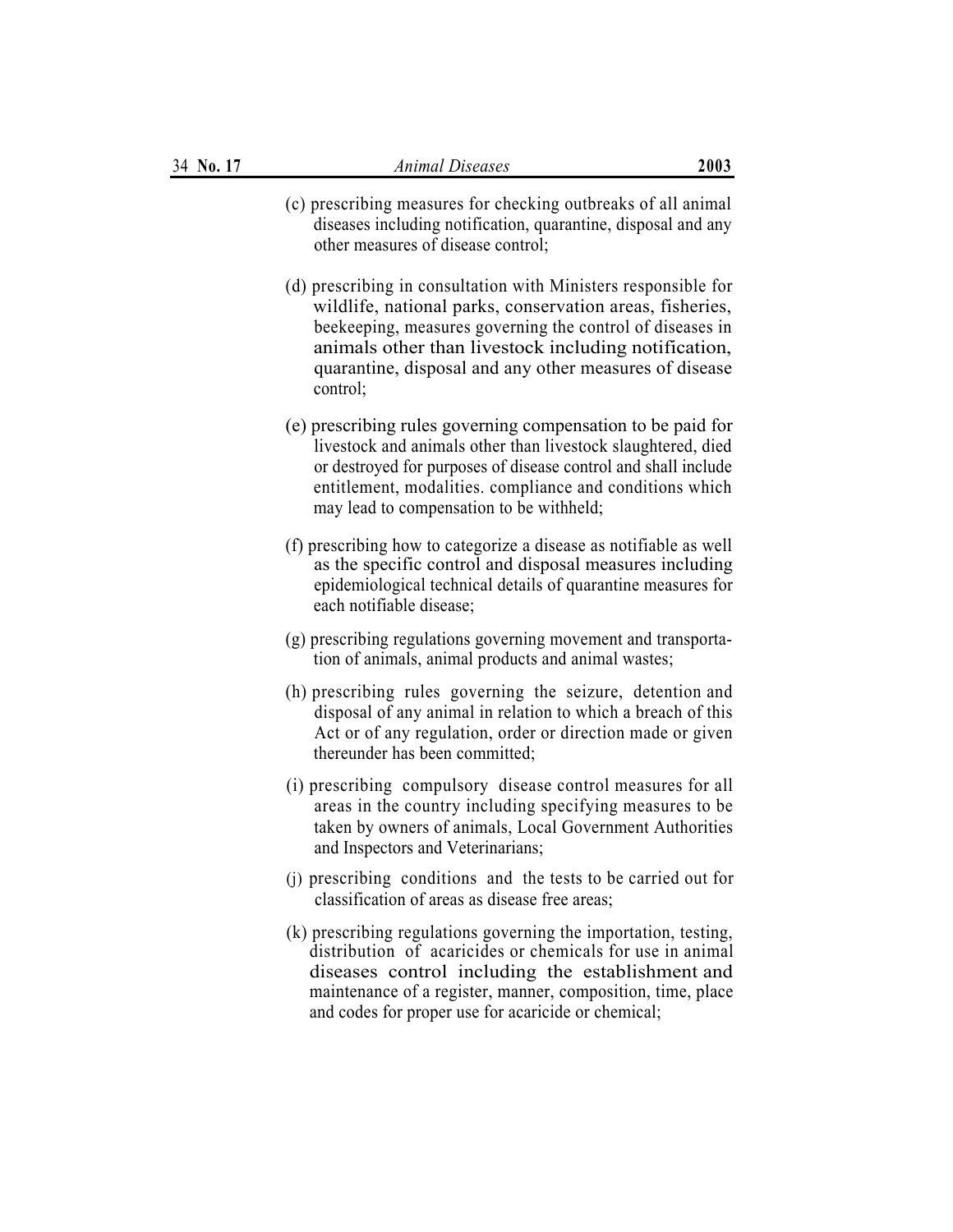- (l) prescribing prohibition or restriction of the importation into Tanzania of livestock, animals other than livestock, animal products, animal waste or other material or substance to which this Act applies including vaccines;
- (m) prescribing the manner of declaration of animals, animal products, fornites, vectors, biological agents at port of entry by persons arriving into Tanzania;
- (n) prescribing the manner of exportation, inspection, detection, treatment, destruction, reshipment of any imported livestock, animals other than livestock, animal product, animal waste including packaging and to provide for the manner in which and the conditions subject to which, quarantine stations and post entry quarantine stations shall be, used and such regulations shall comply to international export regulations;
- (o) prescribing the procedures and requirements for establishing and operating hatcheries;
- (p) prescribing the manner, conditions, procedures and requirements for handling and processing milk;
- (q) prescribing the manner, conditions, procedure for handling and processing of meat and meat products;
- (r) prescribing in consultation with the Minister responsible for the Food, Drugs and Cosmetic Act of 2003, regulations governing the inspection of animals to be slaughtered for food and the carcases thereof, and the construction and management of slaughter houses and animal markets;
- (s) governing the manufacture within the country of any veterinary vaccine or serum of the virus of notifiable diseases or of any other diseases;
- (t) prescribing in consultation with the Minister responsible for wildlife, national parks, fisheries, for export and import of animals other than livestock, animal products and animal wastes;